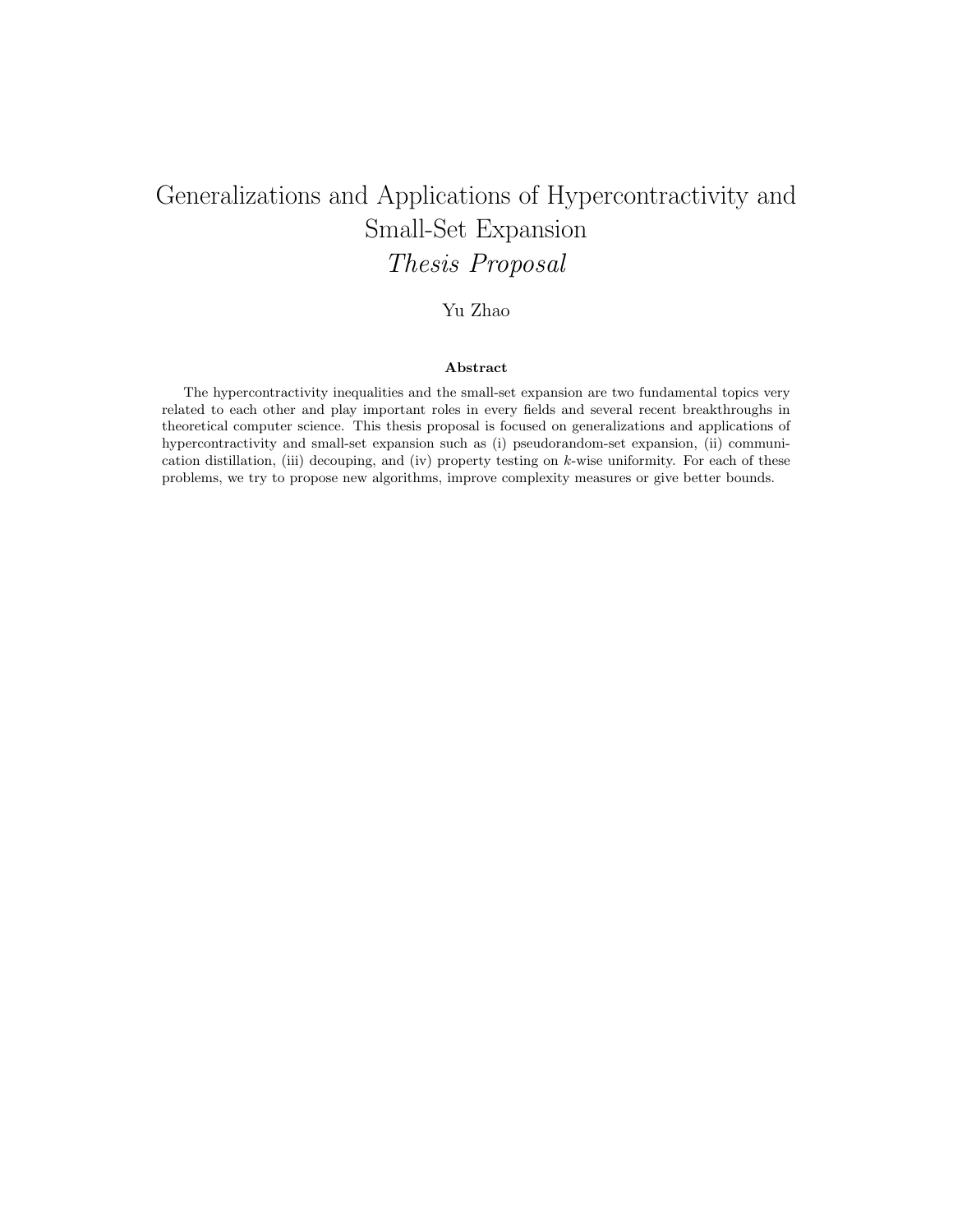# 1 Introduction

The hypercontractivity inequalities and the small-set expansion are two fundamental topics very related to each other and play important roles in every fields and several recent breakthroughs in theoretical computer science. In this thesis proposal, we seek to establish more generalizations and applications of hypercontractivity and small-set expansion in several aspects.

In most parts of this proposal, we discuss the hypercontractivity on Boolean function and the smallset expansion on Boolean hypercube. We present some basic preliminaries here before further discussion. These notations are consistent with [\[O'D14\]](#page-23-0).

The domain of a Boolean function

$$
f: \{-1,1\}^n \to \mathbb{R},
$$

is the Hamming cube  $\{-1,1\}^n$ . Such a boolean function can be represented as a unique multilinear polynomial

$$
f(x) = \sum_{S \subseteq [n]} \widehat{f}(S)x^S,
$$

where  $x^S = \prod_{i \in S} x_i$ . This is called Fourier expansion of function f and  $\widehat{f}(S)$  is the Fourier coefficient of f on set S. We define the usual norm  $||f||_p = (\mathbf{E}[f(\boldsymbol{x})^p])^{1/p}$ .

Let  $\rho \in [0,1]$  and fixed  $x \in \{-1,1\}^n$ . We write  $y \sim N_\rho(x)$  to denote random Boolean string y is drawn as following:

$$
\mathbf{y}_i = \begin{cases} x_i & \text{with probability } \rho \\ \text{uniformly random} & \text{with probability } 1 - \rho \end{cases}
$$

for each  $i \in [n]$  independently. If  $\mathbf{x} \sim \{-1,1\}^n$  is drawn uniformly and  $\mathbf{y} \sim N_\rho(\mathbf{x})$ , we say that  $(\mathbf{x}, \mathbf{y})$  is  $\rho$ -correlated.

We define the noise operator  $T_\rho$  on functions  $f: \{-1,1\}^n \to \mathbb{R}$  be

 $\rho$ -

$$
T_{\rho}(x) = \mathop{\mathbf{E}}_{\boldsymbol{y} \sim N_{\rho}(x)}[f(\boldsymbol{y})].
$$

# 1.1 Hypercontractivity inequality

In 1970, Bonami proved the full Hypercontractivity Theorem for uniform  $\pm 1$  in [\[Bon70\]](#page-20-0):

**Theorem 1.1** (The Hypercontractivity Theorem for uniform distribution). Let  $f: \{-1,1\}^n \to \mathbb{R}$ , and let  $1 \leq p \leq q \leq \infty$ . Then  $||\mathcal{T}_{\rho}f||_p \leq ||f||_q$  for  $0 \leq \rho \leq \sqrt{\frac{p-1}{q-1}}$ .

The term "hypercontractivity" was introduce in [\[SHK72\]](#page-23-1). "-Contractivity" describes the fact that  $T_{\rho}$  is a "contraction" or "smoothing" operator while "hyper-" indicates that it can be even viewed as a contractive operator from  $L^p({-1,1}^n)$  to  $L^q({-1,1}^n)$ .

The Hypercontractivity Theorem is crucial and its applications appears in every fields of theoretical computer science, such as expander graphs [\[HLW06\]](#page-21-0), probability theory [\[BLM13\]](#page-20-1), circuit complexity [\[LMN89\]](#page-22-0), coding theory [\[CCH10\]](#page-20-2), hardness of approximation [\[KKMO07,](#page-22-1) [DS05\]](#page-21-1), etc.

One branch of applications is based on Generalized Bonami Lemma [\[Bon68\]](#page-20-3) and Level-k Inequalities [\[KKL88\]](#page-22-2) proved via hypercontrctivity. These theorems show that low-degree polynomials are reasonable. Some highlights using these results are Kahn-Kalai-Linial Theorem [\[KKL88\]](#page-22-2) and Bourgain's Sharp Threshold Theorem [\[FB99\]](#page-21-2). We study some new applications along this track in Section [4](#page-9-0) and [5.](#page-14-0)

Neveu [\[Nev76\]](#page-23-2) shows that there is an equivalent two-function version of hypercontractivity which has its own interests:

<span id="page-1-0"></span>**Theorem 1.2** (Two-Function Hypercontractivity Theorem for uniform distribution). Let  $f, g: \{-1, 1\}^n \to$ R, and let  $1 \leq p \leq q \leq \infty$ . Then

$$
\mathop{\mathbf{E}}_{\substack{(\boldsymbol{x},\boldsymbol{y})\\\text{correlated}}} [f(\boldsymbol{x})g(\boldsymbol{y})] = \|f\|_p \|g\|_{q'}
$$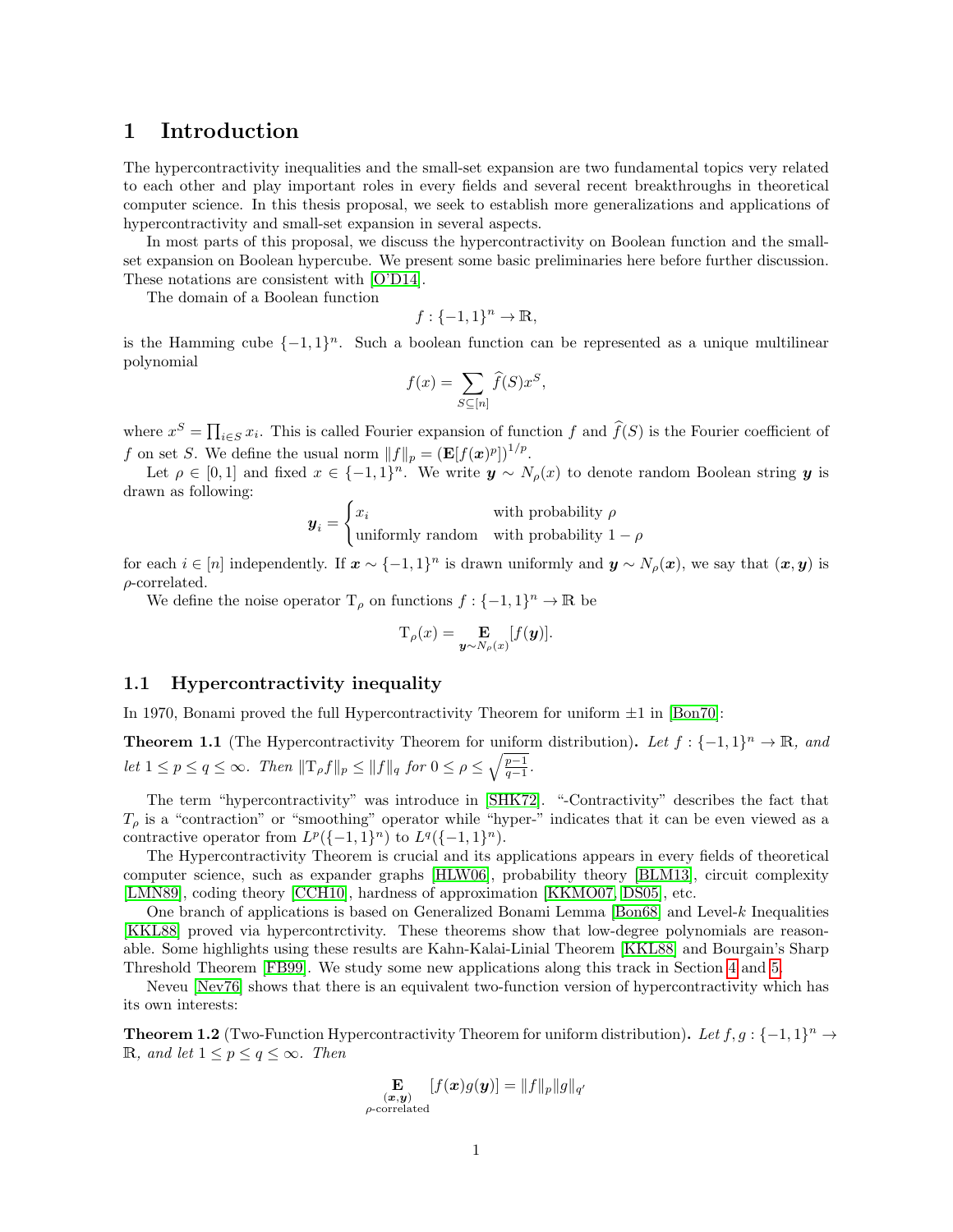for  $0 \leq \rho \leq \sqrt{\frac{p-1}{q-1}}$ .

### 1.2 Small-set expansion

Small set expansion is another nice application from hypercontractivity.  $(p, 2)$ -Hypercontractivity Theorem says for any function  $f: \{-1,1\}^n \to \mathbb{R}$  and  $1 \leq p \leq 2$ ,

$$
||T_{\sqrt{p-1}}f||_2 \leq ||f||_p.
$$

This theorem does not have a good combinatorial meaning by itself. However, the noise operator T can be interpreted to an important concept, noise stability:

**Stab**<sub>$$
\rho
$$</sub>[f] =  $\langle f, \mathrm{T}_{\rho} f \rangle = ||\mathrm{T}_{\sqrt{\rho}} f||_2^2 \le ||f||_{1+\rho}^2$ .

By focusing on function  $f: \{-1,1\}^n \to \{0,1\}$ , a very interesting meaning is shown in [\[KKL88\]](#page-22-2):

<span id="page-2-0"></span>**Theorem 1.3** (Small-Set Expansion Theorem). Let  $A \subseteq \{-1,1\}^n$  have volume  $\alpha$ ; i.e., let  $1_A : \{-1,1\}^n \to$  $\{0,1\}$  satisfy  $\mathbf{E}[1_A] = \alpha$ . Then for any  $0 \le \rho \le 1$ ,

$$
\textbf{Stab}_{\rho}[1_A] = \Pr_{\substack{\boldsymbol{x} \sim \{-1,1\}^n \\ \boldsymbol{y} \sim N_{\rho}(\boldsymbol{x})}} [\boldsymbol{x} \in A, \boldsymbol{y} \in A] \leq \alpha^{\frac{2}{1+\rho}}.
$$

Consider the hypercube graph  $G = (V, E)$  with vertices  $V = \{-1, 1\}^n$  and edges  $E = V \times V$ , where the weight of edge  $(x, y)$  is equal to  $\Pr[(x, y) = (x, y)]$  when  $x, y$  are  $\rho$ -correlated. Then Theorem [1.3](#page-2-0) suggests that for any subset A with volume  $\alpha$ , choosing a random vertex  $x \in A$  and a random edge out of x with probability proportional to its weight, we will go outside of A with high probability,  $1 - \alpha^{\frac{2}{1+\rho}}$ . Therefore this hypercube graph is a good small-set expander.

Similarly, by focusing on  $f, g: \{-1, 1\}^n \to \{0, 1\}$ , Two-Function Hypercontractivity Theorem (Theorem [1.2\)](#page-1-0) is also interpreted into a two-set generalization of the Small-Set Expansion Theorem due to  $[MOR<sup>+</sup>06]$  $[MOR<sup>+</sup>06]$ :

**Theorem 1.4.** Let  $A, B \subseteq \{-1, 1\}^n$  have volume  $\alpha$  and  $\beta$ . Then for any  $0 \le \rho \le 1$ ,

$$
\Pr_{\substack{{\boldsymbol x}\sim\{-1,1\}^n\\ {\boldsymbol y}\sim N_\rho({\boldsymbol x})}}[{\boldsymbol x}\in A,{\boldsymbol y}\in B]\leq \alpha^{\frac{1}{p}}\beta^{\frac{1}{q'}},
$$

for any p, q' which satisfies x is  $(p, q, \rho)$ -hypercontractive.

Until recently, the small-set expansion is seen as a corollary of hypercontractivity. However in [\[Nai14\]](#page-23-4) they showed that these two theorems are equivalent. More discussion of the relationship between small-set expansion and hypercontractivity will be mentioned in Section [3.](#page-6-0)

A recent breakthrough of proving 2-to-2 games conjecture is related to the pseudomrandom-set expansion in Grassmann graphs [\[KMS18\]](#page-22-3). We will study pseudorandom-set expansion and its relationship to classical small-set expansion and hypercontractivity in Section [2.](#page-4-0)

### 1.3 Problem studied

Pseudorandom-set expansion. A recent breakthrough of proving the 2-to-2 games conjecture is completed by showing the pseudorandom-set expansion on Grassmann graphs [\[KMS18\]](#page-22-3). Roughly speaking, if any subset of vertices on Grassmann graph is "pseudorandom" enough, it will have almost full expansion on the graph. A similar property is also shown on Johnson graphs [\[KMMS18\]](#page-22-4). These pseudorandom-set expansion results can be seen as an improvement of small-set expansion for special cases. We prove the pseudorandom-set expansion on biased Boolean cube as an analog of that on Johnson graphs, with a very short and comprehensive proof. Our goal is to give an analog of Grassmann graph expansion and hope to inspire further directions for the unique games conjecture.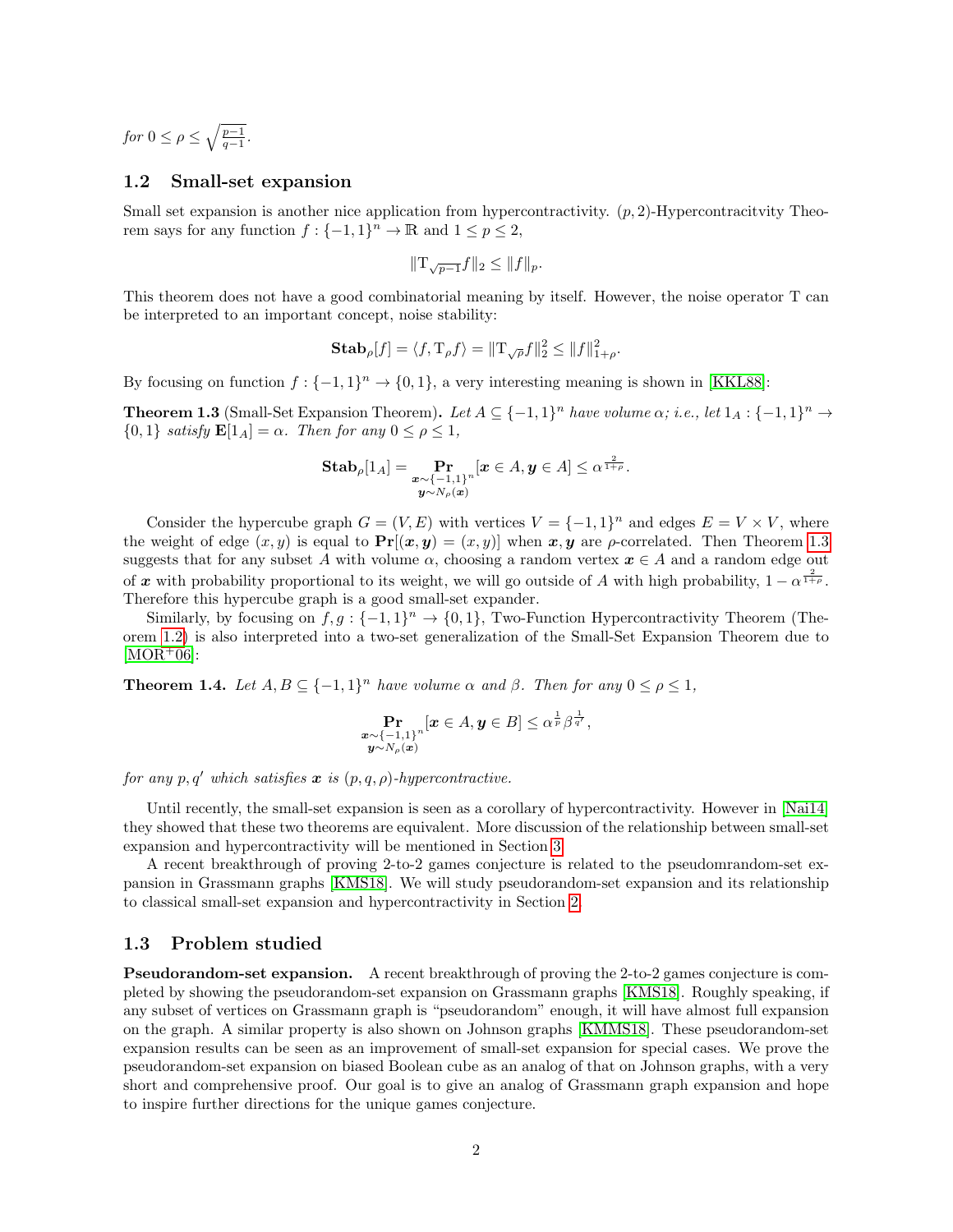Communication distillation. The communication distillation problem is about two parties with noisy private randomness trying to extract a common random string via communication. We show that the upper and lower bounds of this problem are both related to the small-set expansion based on the work of [\[AC98,](#page-19-0) [GR11\]](#page-21-3). We also show that communication distillation with high probability is related to some properties of extreme points in the hypercontractivity domain.

Decoupling. The decoupling method refers to the idea of analyzing a complicated random sum involving dependent random variables by comparing it to a simpler random sum where some independence is introduced between the variables. We present a new kind of "one-block decoupling" with better parameters than the classical results. We use decoupling and hypercontractivity to show tight tail bounds of low-degree Boolean functions and tight versions of DFKO Theorems.

**Property testing on k-wise uniformity.** A probability distribution over  $\{-1, 1\}^n$  is k-wise uniform if its marginal distribution on every subset of k coordinates is the uniform distribution. These k-wise uniform distributions satisfy that all low-degree Fourier coefficients of its density function is equal to zero. Using the hypercontractivity inequalities to study the properties of low-degree Fourier weights of Boolean function, we show better bounds for the Closeness and Testing problems of k-wise uniformity.

# 1.4 Organization

In Section [2,](#page-4-0) we discuss the pseudorandom-set expansion on Grassmann graphs, Johnson graphs and biased Boolean hypercube as a generalization of small-set expansion. In Section [3,](#page-6-0) we study the communication distillation problem and its underlying relationship to small-set expansion and extreme points of hypercontractivity domain. In Section [4,](#page-9-0) we discuss the decoupling method and tight bound of DFKO Theorem as an application of hypercontractivity. In Section [5,](#page-14-0) we study property testing on  $k$ -wise uniformity as another application of hypercontractivity.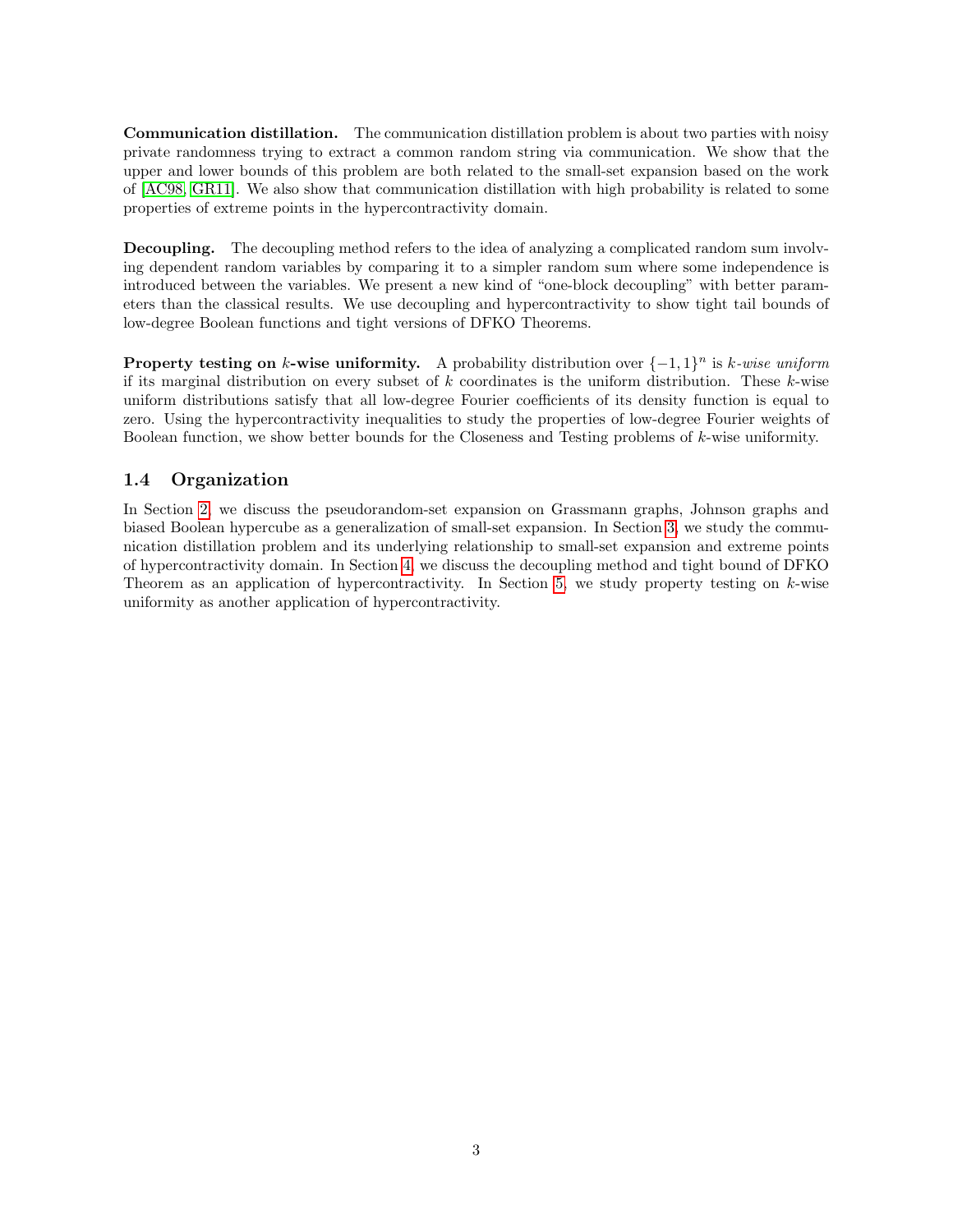# <span id="page-4-0"></span>2 Pseudorandom-set expansion

### 2.1 Pseudorandom-set expansion on Grassmann and Johnson graphs

A recent exciting breakthrough is proving the 2-to-2-games conjecture which is a milestone of attacking the unique games conjecture. [\[KMS18\]](#page-22-3) completed the last missing piece of the proof by proving *Grassmann* expansion hypothesis. The reduction from Grassmann expansion hypothesis to 2-to-2-games conjecture is established along [\[DKK](#page-21-4)+18, [KMS17,](#page-22-5) [BKS18\]](#page-20-4). We will not explain about the details of the reduction here, and concentrate more on the statement of Grassmann Expansion Hypothesis itself.

Grassmann expansion hypothesis says that pseudorandom sets in Grassmann graph have near-perfect expansion. Here is the definition of Grassmann graph and pseudorandom set on it:

**Definition 2.1** (Grassmann graph). Grassmann graph  $\mathrm{Gr}_{n,k}$  is the graph on vertex set of all k-dimensional subspaces of vector space  $\mathbb{F}_2^n$ . There is an edge between subspaces  $H, H'$  if and only if  $\dim(H \wedge H') = k-1$ . For any subspaces  $A \leq B \leq \mathbb{F}_2^n$ , we define  $\text{Gr}_{n,k}[A, B]$  be the subset of vertices H satisfying  $A \leq H \leq B$ .

A subset of vertices  $S \subseteq \overline{\mathrm{Gr}}_{n,k}$  is called  $(r, \epsilon)$ -pseudorandom if for any subspace  $A \leq B \leq \mathbb{F}_2^n$  with  $\dim(A) + \operatorname{codim}(B) \leq r$ , we have

$$
\frac{|S \cap \text{Gr}_{n,k}[A,B]|}{|\text{Gr}_{n,k}[A,B]|} \le \epsilon.
$$

A precise statement of Grasssmann expansion hypothesis appears below (proved as Theorem 1.8 in [\[KMS18\]](#page-22-3)):

**Theorem 2.2.** For every constant  $0 < \eta < 1$ , there exists a constant  $\epsilon > 0$  and a non-negative integer r such that for large enough k and (after fixing k) sufficiently large n, the following holds. If subset of veritices  $S \subseteq \mathrm{Gr}_{n,k}$  is  $(r,\epsilon)$ -pseudorandom, then its edge expansion  $\Phi(S) \geq 1 - \eta$ .

The proof of Grassmann expansion hypothesis uses Fourier analysis on a selected subset of Boolean cube (Cayley graph). This irregular setting makes it hard to figure out an exact orthogonal basis so the proof of Grassmann expansion hypothesis in [\[KMS18\]](#page-22-3) uses a lot of approximations and is long and not easy to comprehend.

A similar Johnson expansion hypothesis is proved in [\[KMMS18\]](#page-22-4) and the technical insight therein is similar to the proof technique of Grassmann expansion hypothesis in [\[KMS18\]](#page-22-3). Here is the definition of generalized Johnson graph and pseudorandom set on it.

**Definition 2.3** (Johnson graph). Johnson graph  $J_{n,k,t}$  is the graph whose vertices are subsets of size k in  $[n]$ . There is an edge between vertices u, v if and only if the intersection of u and v is of size t. For any subset  $R \subseteq [n]$ , we define  $J_{n,k,t}[R]$  be the subset of vertices u in  $J_{n,k,t}$  satisfying  $u \supseteq R$ .

A subset of vertices  $S \subseteq J_{n,k,t}$  is called  $(r,\epsilon)$ -pseudorandom if for any subset  $R \subseteq [n]$  of size at most r, we have

$$
\left|\Pr_{u \supseteq R}[u \in S] - \Pr_u[u \in S]\right| \le \epsilon.
$$

If we represent a subset  $[n]$  as a Boolean string of length n, then we can treat the vertices of Johnson graph  $J_{n,k,t}$  as a slice of the Boolean cube of dimension n. Johnson graphs and slices of the Boolean hypercube are the subject of considerable interest recently, see [\[Fil14,](#page-21-5) [FM16,](#page-21-6) [FKMW18\]](#page-21-7). Johnson graphs and slices of the Boolean hypercube have been used in numerous applications: for the study of sharp thresholds of graph properties [\[FB99\]](#page-21-2), for direct product tests [\[IKW12\]](#page-21-8) and for a recent candidate hard unique game [\[KM16\]](#page-22-6).

A precise statement of Johnson expansion hypothesis appears below (proved as Theorem 1.3 in [\[KMMS18\]](#page-22-4)):

**Theorem 2.4.** For every constant  $0 < \alpha < 1$  and  $0 < \eta < 1$ , there exists a constant  $\epsilon > 0$  and a non-negative integer r such that for large enough k and (after fixing k) sufficiently large n, the following holds. If subset of veritices  $S \subseteq J_{n,k,\alpha k}$  is  $(r,\epsilon)$ -pseudorandom, then its edge expansion  $\Phi(S) \geq 1 - \eta$ .

The proof of Johnson graph hypothesis is slightly easier comparing to the proof of Grassmann graph hypothesis due to the easier structure of Johnson graph. However it is still hard to get the exact orthogonal basis so the proof still need a lot of approximation and complicated calculation.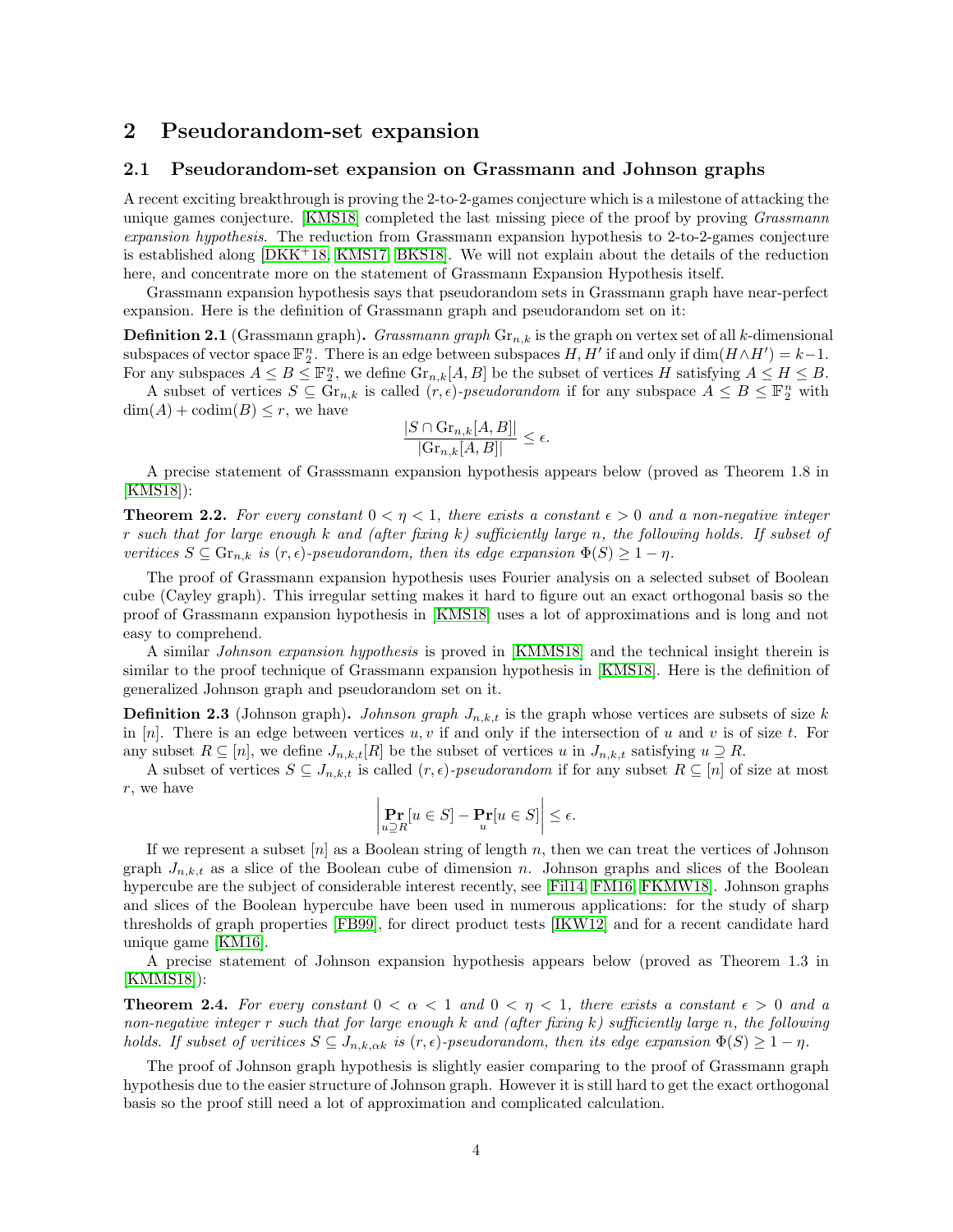### 2.2 Our current progress and goal

As mentioned above, Johnson graph can be seen as a slice of the Boolean hypercube. This connection leads us to consider using biased distribution on Boolean hypercube to simplify the proof.

Consider p-biased Fourier analysis on  $\{-1,1\}^n$  with  $p = k/n$ . This distribution concentrates on Boolean strings with k bits of  $-1$  which is similar to Johnson Graph  $J_{n,k,t}$ . Then we consider the noise operator with parameter  $\rho = t/k$ , which means that for each bit with probability  $\rho$  we keep it, and with probability  $1 - \rho$  we redraw the bit for p-biased distribution. This is an analog of edges in  $J_{n,k,t}$  since for any Boolean strings with k bits of  $-1$ 's, it is most likely that we keep t bits of  $-1$ 's in the string choose other  $k - t$  of  $-1$ 's uniformly randomly among the rest bits.

We define a subset  $A \subseteq \{-1,1\}^n$  be  $(r,\epsilon)$ -pseudorandom if for any subcube  $R \subseteq \{-1,1\}^n$  with codimension at most r,

$$
\left|\Pr_{\boldsymbol{x}\in R}[\boldsymbol{x}\in A]-\Pr_{\boldsymbol{x}}[\boldsymbol{x}\in A]\right|\leq\epsilon.
$$

We currently prove the following analog of Johnson graph hypothesis.

<span id="page-5-0"></span>**Theorem 2.5.** For every constant  $0 < \rho < 1$  and  $0 < \eta < 1$ , there exists a constant  $\epsilon > 0$  and a non-negative integer r such that for any p-biased distribution, the following holds. If subset of Boolean cube  $A \subseteq \{-1,1\}^n$  is  $(r, \epsilon)$ -pseudorandom, then

$$
\Pr_{\substack{\boldsymbol{x}\sim\pi^{\otimes n}\\ \boldsymbol{y}\sim N_{\rho}(\boldsymbol{x})}}\left[\boldsymbol{y}\in A|\boldsymbol{x}\in A\right]\leq\eta.
$$

Theorem [2.5](#page-5-0) is proposed as an open problem in [\[KMMS18\]](#page-22-4). We prove this theorem and also remove the assumption that p should be tiny (k should be much smaller than  $n$  in Johnson graph). The proof of Theorem [2.5](#page-5-0) is simple and clean comparing to the proof of Grassmann and Johnson graph hypothesis in [\[KMS18,](#page-22-3) [KMMS18\]](#page-22-4). The proof uses some tricks of randomization/symmetrization of Boolean functions which is also used in the proof of Bourgain's Sharp Threshold Theorem in [\[FB99\]](#page-21-2).

Our ultimate goal is to give an analog of Grassmann graph hypothesis. This may simplify the proof in [\[KMS18\]](#page-22-3) and may give some inspirations on the further direction of attacking the unique games conjecture. One possible approach is to construct a  $q$ -analog of Fourier analysis on the Boolean hypercube and a q-analog of hypercontractivity, since Grassmann graph is a q-analog of Johnson graph with  $q = 2$ .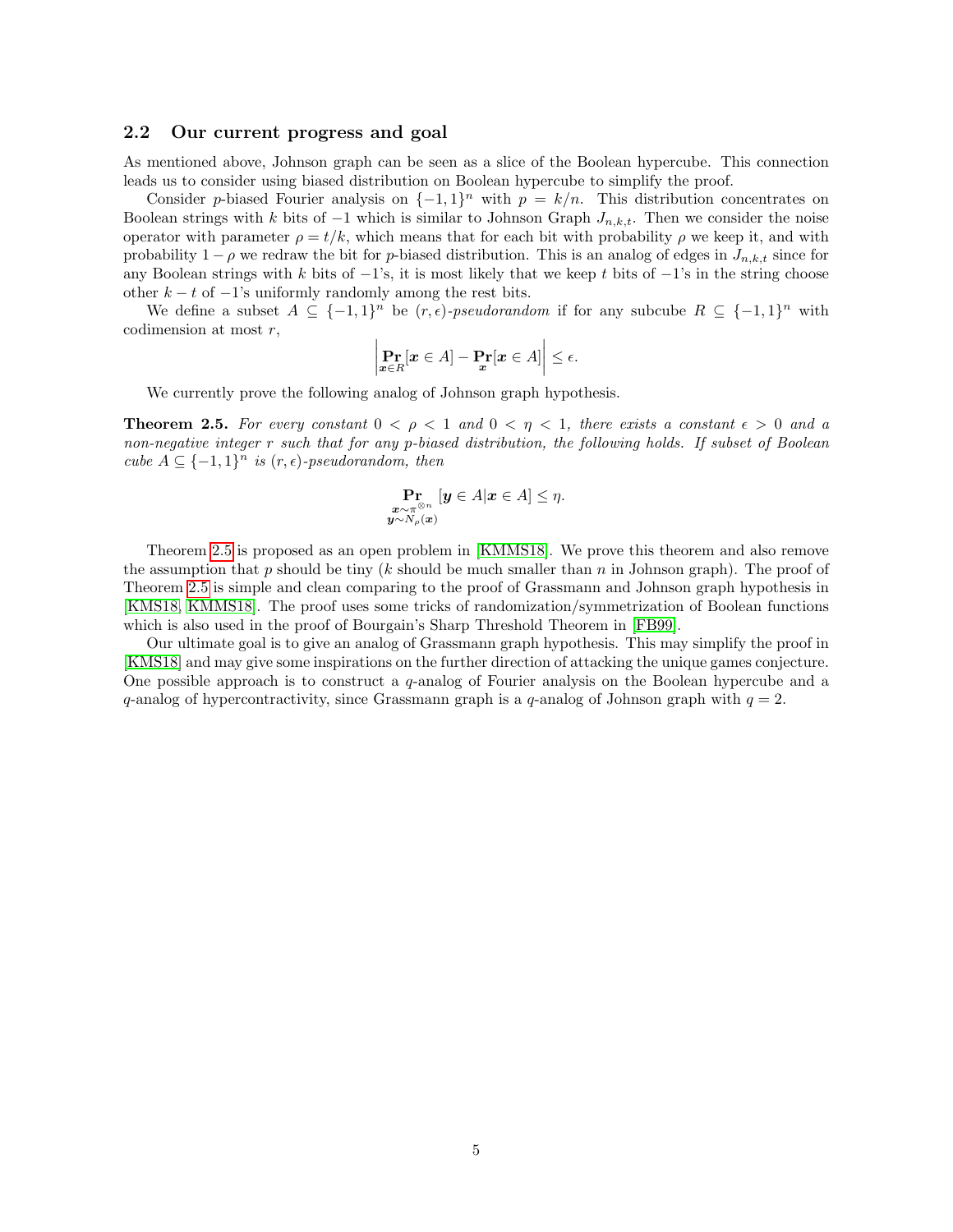# <span id="page-6-0"></span>3 Communication distillation

### 3.1 Hypercontractivity and small-set expansion on general finite domain

In fact we can generalize our definition of hypercontractivity and small-set expansion to any joint finite probability space  $((\mathcal{X}, \mathcal{Y}), \mu)$ , and its product  $((\mathcal{X}, \mathcal{Y})^n, \mu^{\otimes n})$ . We say that  $(\mathbf{X}, \mathbf{Y}) \sim \mu$  is  $(p, q)$ hypercontractive if for any function  $f : \mathcal{X} \to \mathbb{R}$  and  $g : \mathcal{Y} \to \mathbb{R}$ ,

$$
\mathop{\mathbf{E}}_{(\mathbf{X},\mathbf{Y})\sim\mu}[f(\mathbf{X})g(\mathbf{Y})] \leq \|f\|_p \|g\|_{q'}.
$$

In fact even with this generalized definition, Small-Set Expansion Theorem is not a weaker statement than Hypercontractivity Theorem. They are equivalent as well as similar statements in other measures, like KL divergence and mutual information.

<span id="page-6-1"></span>Theorem 3.1. The following statements are equivalent:

- 1)  $(X, Y) \sim \mu$  is  $(p, q)$ -hypercontractive;
- 2)  $D(\nu \| \mu) \geq \frac{1}{p}D(\nu_X \| \mu_X) + \frac{1}{q'}D(\nu_Y \| \mu_Y)$  for any distribution  $\nu$  on space  $\mathcal{X} \times \mathcal{Y}$ ;
- 3)  $\Pr_{(\bm{x},\bm{y})\sim\mu^{\otimes n}}[\bm{x}\in A,\bm{y}\in B]\leq |A|^{\frac{1}{p}}|B|^{\frac{1}{q'}}$  for all  $n, A\subseteq\mathcal{X}^n, B\subseteq\mathcal{Y}^n;$
- $\mathcal{L}(U; X, Y) \geq \frac{1}{p} I(U; X) + \frac{1}{q'} I(U; Y)$  for any random variable U, where  $(X, Y) \sim \mu$ .

Theorem [3.1](#page-6-1) is first mentioned and proved in [\[Nai14\]](#page-23-4). They showed that 1), 2) and 4) are equivalent. They did not mention about small-set expansion explicitly, but the 3) is hidden in the proof to be equal to all other statements. We refined the proof and pointed out the equivalence of small-set expansion and hypercontractivity. As far as we know, [\[Nai14\]](#page-23-4) is the very first study showing that small-set expansion is as strong as hypercontractivity.

If we fix subsets  $A \subseteq \mathcal{X}^n$ ,  $B \subseteq \mathcal{Y}^n$ , and try to optimize the bound in Small-Set Expansion Theorem, we get the following corollary:

<span id="page-6-2"></span>Corollary 3.2. For any n, and subsets  $A \subseteq \mathcal{X}^n$ ,  $B \subseteq \mathcal{Y}^n$ ,

$$
\mathop{\bf Pr}\limits_{(\bm x,\bm y)\sim\mu^{\otimes n}}[\bm x\in A,\bm y\in B]\le \inf_{(p,q)\text{-hypercontractive on }\mu}|A|^{\frac{1}{p}}|B|^{\frac{1}{q'}}
$$

This corollary is tight because of Theorem [3.1,](#page-6-1) the equivalence of small-set expansion and hypercontractivity. That is to say, for  $(p,q)$  not hypercontractive on  $\mu$ , there exists some  $n, A \subseteq \mathcal{X}^n, B \subseteq \mathcal{Y}^n$ , such that

$$
\mathop{\bf Pr}\limits_{(\bm x,\bm y)\sim\mu^{\otimes n}}[\bm x\in A,\bm y\in B]>|A|^{\frac{1}{p}}|B|^{\frac{1}{q'}}.
$$

We propose a stronger conjecture that Small-Set Expansion Theorem is still tight even when we fix ratio  $\frac{\log |B|}{\log |A|}$  to any constant.

<span id="page-6-3"></span>**Conjecture 3.3.** If we fix  $\frac{\log |B|}{\log |A|}$  to be some constant c, then Corollary [3.2](#page-6-2) is still tight—i.e.,

$$
\lim_{n\to\infty}\inf_{\substack{\log|B|\\ \log|A|=c}}\left\{\frac{\log\mathbf{Pr}(x,y)\sim\mu^{\otimes n}}{|\log|A|}\mathbf{X}\in A,y\in B\right\}}\right\}=\sup_{(p,q)\text{-hypercontractive on }\mu}\left\{\frac{1}{p}+\frac{c}{q'}\right\};
$$

Or the equivalent KL-divergence form is

$$
\inf_{\frac{D(\nu_y||\mu_y)}{D(\nu_x||\mu_x)}=c} \left\{ \frac{D(\nu||\mu)}{D(\nu_x||\mu_x)} \right\} = \sup_{(p,q)\text{-hypercontractive on }\mu} \left\{ \frac{1}{p} + \frac{c}{q'} \right\}.
$$

Conjecture [3.3](#page-6-3) is directly related to communication-assisted agreement distillation mentioned in the next subsection.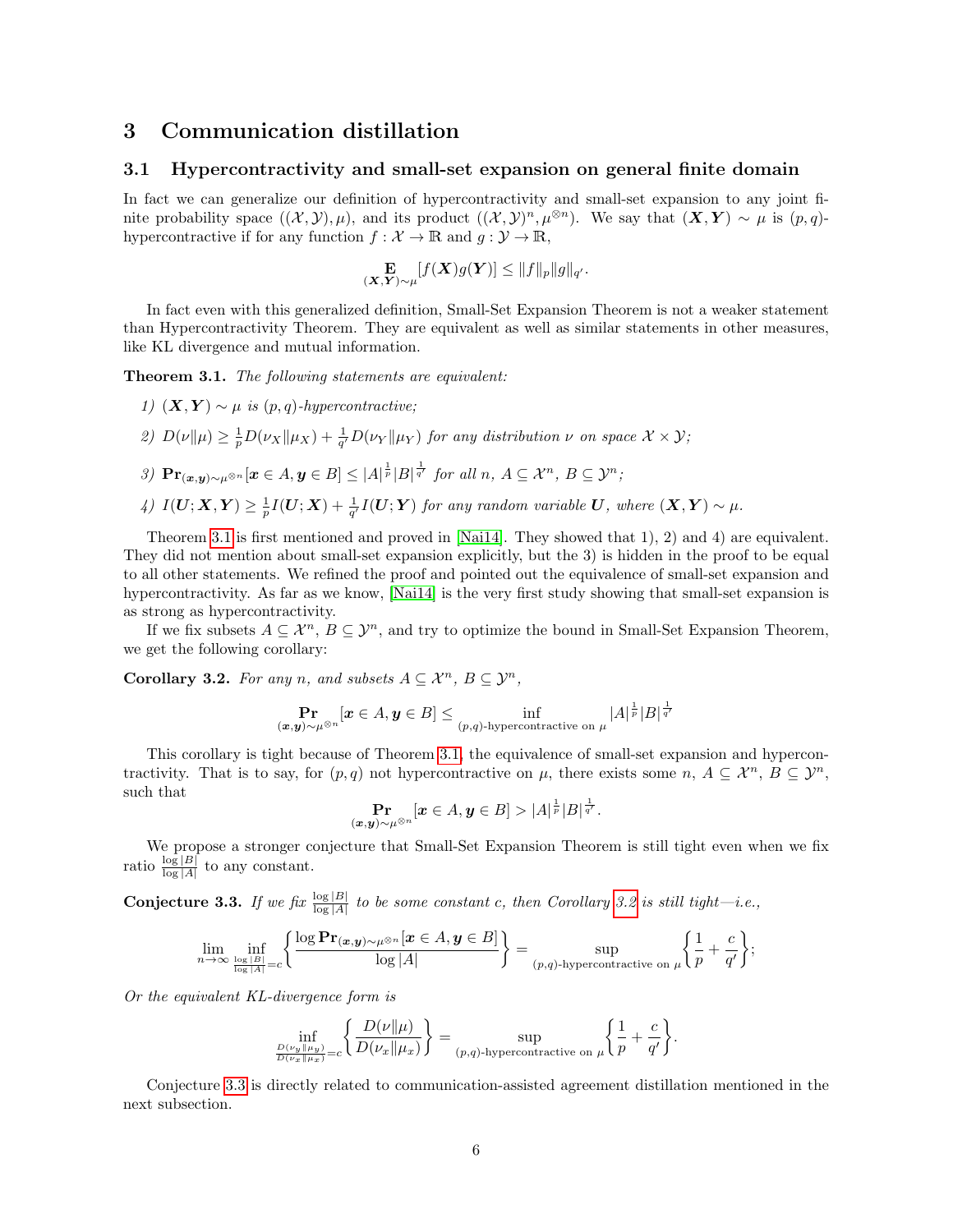### 3.2 Communication-assisted agreement distillation

Consider the following problem. Suppose Alice holds string  $x \in \mathcal{X}^n$  and Bob holds string  $y \in \mathcal{Y}^n$  where each bit pair  $(x_i, y_i)$  is drawn from the joint distribution  $\mu$  independently. Alice and Bob want to extract a common uniformly random string with length k. We aim to maximize the agreement probability with limited communication between Alice and Bob.

In [\[BM11\]](#page-20-5), they studied this scenario with zero communication, for the motivation from the problem of extracting a unique identification string from process variations. Furthermore, this communication-free scenario with noisy Boolean strings  $x$  and  $y$ , is also related to a widely interested information-theoretic conjecture proposed in [\[CK14\]](#page-20-6): the dictator function maximize mutual information on noisy Boolean inputs. The communication-assisted agreement version of this distillation problem is related to the question of communication with imperfectly shared randomness in [\[CGMS17\]](#page-20-7).

In this work we care less about the length of string x and y, assuming  $n \to \infty$ .

We focus on the trade-off between communication and success probability in this agreement distillation problem. I.e., what is the exact maximum agreement probability for any fixed number of bits in communication? In [\[GR16\]](#page-21-9), they proved the following result.

<span id="page-7-0"></span>**Theorem 3.4** (Generalized version of Theorem 4.1,  $[GR16]$ ). Suppose Alice holds string x and Bob holds string **y** as in the above setting  $(x \in \mathcal{X}^n, y \in \mathcal{Y}^n$  with sufficiently large length n, X and Y are finite sets,  $(x_i, y_i)$  is drawn from joint distribution  $\mu$  independently). Alice decides a uniformly distributed Boolean string  $g_A(X) \in \{0,1\}^k$ . Bob wants to agree on  $g_A(X)$  after two-way communication with Alice. For any communication protocol exchanging ck bits, the maximum success probability will be at most  $2^{-\gamma k}$  where

$$
\gamma = \sup_{(p,q)\text{-hypercontractive on }\mu} \left\{ \frac{1}{p} + \frac{1-c}{q'} - 1 \right\}.
$$

In [\[GR16\]](#page-21-9), they focused on binary symmetric channel and binary erasure channel distortion, but their proof works for general joint distribution. We also rephrase the proof in a more comprehensive way using Small-Set Expansion Theorem and Theorem [3.1.](#page-6-1)

On the other side, we want to construct a protocol to meet the upper bound in Theorem [3.4.](#page-7-0) Theorem 4.1 in [\[AC98\]](#page-19-0) indicates a way to construct a protocol, which is also related to the expansion property.

<span id="page-7-1"></span>**Theorem 3.5** (Theorem 4.1 in [\[AC98\]](#page-19-0)). Suppose  $A \subseteq \mathcal{X}^m$ ,  $B \subseteq \mathcal{Y}^m$  satisfies  $|B| = |A|^{1-c}$  and

$$
\Pr_{(\boldsymbol{x},\boldsymbol{y})\sim\mu^{\otimes m}}[\boldsymbol{y}\in B|\boldsymbol{x}\in A]=|A|^{\gamma},
$$

Then we can construct a protocol such that Alice first proposes uniformly random Boolean string  $g_A(\mathbf{x})$  of length k, and then sends ck bits to Bob. Bob can guess  $g_A(x)$  successfully with probability at least  $2^{-\gamma k}$ .

Therefore if we wants to maximize the success probability using the protocol proposed in Theorem [3.5,](#page-7-1) it is equal to say that we want to maximize  $\gamma$  among all sets  $A, B$  satisfying  $|B| = |A|^{1-c}$ . This is exactly what states in Conjecture [3.3.](#page-6-3) Therefore Conjecuture [3.3](#page-6-3) induces tightness of the bound in Theorem [3.4:](#page-7-0)

Corollary 3.6. If Conjecture [3.3](#page-6-3) holds, then Theorem [3.4](#page-7-0) is tight. I.e., there exists an one-way communication protocol with ck bits, and the probability of Bob guessing  $g_A(\bm{x})$  successfully is  $2^{-\gamma k}$ , for any

$$
\gamma > \sup_{(p,q)\text{-hypercontractive on }\mu} \left\{ \frac{1}{p} + \frac{1-c}{q'} - 1 \right\}.
$$

#### 3.3 Further discussion on communication distillation and hypercontractivity

The whole discussion above gives us a general scheme for communication distillation in any finite probability space  $((\mathcal{X}, \mathcal{Y}), \mu)$ . When we try to calculate the exact bound for some interesting special cases, like BEC or BSC channels focused in [\[GR16\]](#page-21-9), it remains to calculate the quantity

$$
\sup_{(p,q)\text{-hypercontractive on }\mu}\left\{\frac{1}{p}+\frac{1-c}{q'}-1\right\}
$$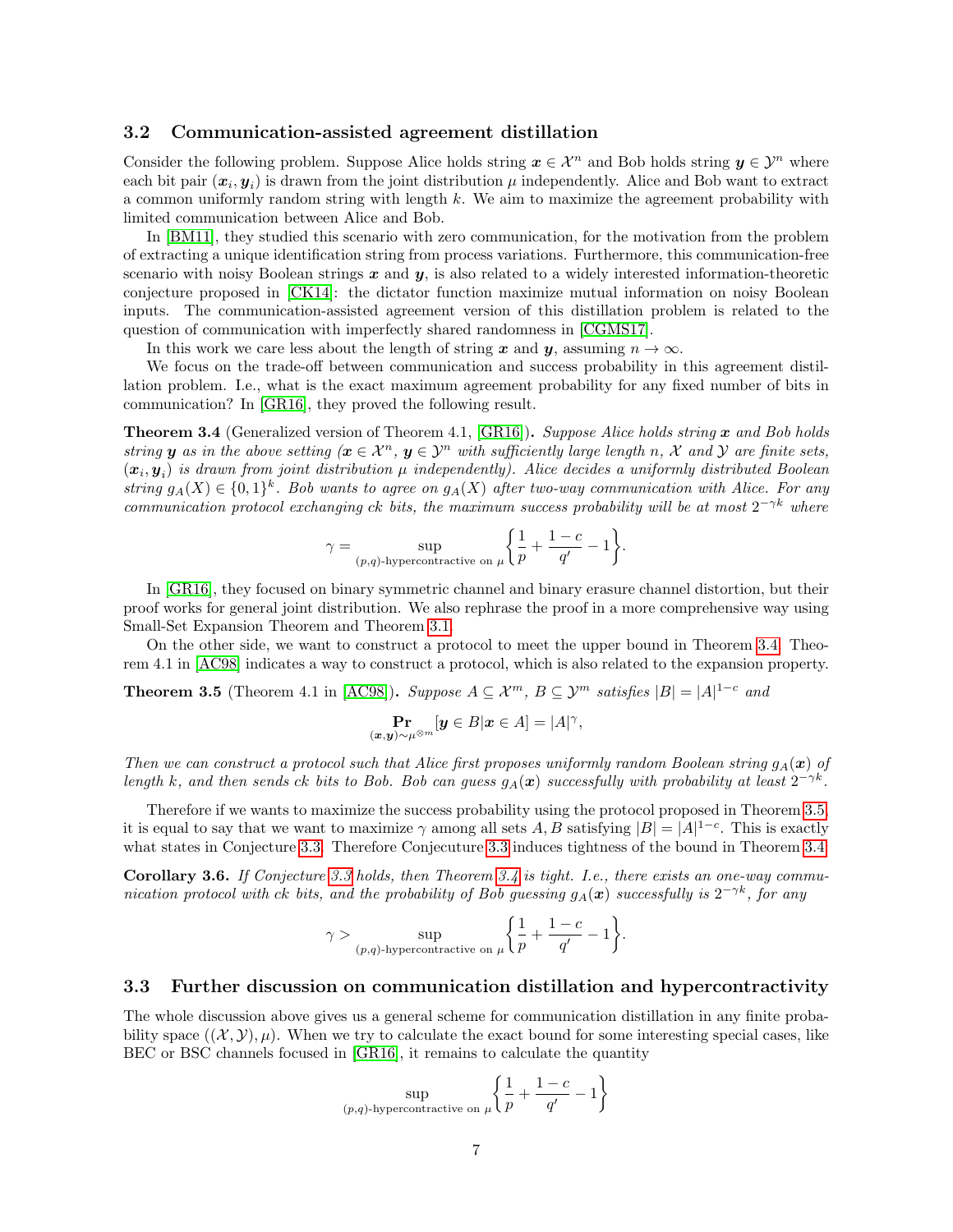for these specific probability spaces. The underlying general discussion is a fundamental question: In some specific probability spaces, like BEC and BSC channels, can we calculate the exact hypercontractivity domains?

For BEC channel, this is just the classical case that x and y are  $\rho$ -correlated Boolean strings and we know the exact hypercontractivity domain. For BSC channel, Nair and Wang shows partial result in [\[NW16\]](#page-23-5).

**Theorem 3.7** (Theorem 3, [\[NW16\]](#page-23-5)). Consider a uniform Boolean random variable  $X$  passed through a binary erasure channel  $\text{BEC}(\epsilon)$  producing the ternary output Y. If

$$
\epsilon - \frac{1}{2} \le \frac{3}{2}(q'-1),
$$

then  $X$  and  $Y$  is  $(p, q)$ -hypercontractive if and only if

$$
1 - \epsilon \le (p - 1)(q' - 1).
$$

Exact computation of the hypercontractivity parameters has been a challenging task with very few exact characterizations. But if we only want to know how many bits in communication is needed to get the agreement distillation with high probability, then we do not really need to calculate the exact hypercontractivity domain.

Theorem [3.4](#page-7-0) can be rephrased as following: if we want to achieve success probability  $2^{-\gamma k}$  in the communication distillation problem, we needs to exchange at least ck bits in the protocol where

$$
c \ge \sup_{(p,q)\text{-hypercontractive on }\mu} \left\{1 - q'\left(1 + \gamma - \frac{1}{p}\right)\right\}.
$$

If we want to achieve  $\Omega(1)$  probability for any k, then we need  $\gamma \to 0$ . Then want to calculate the minimum of  $\frac{q'}{n'}$  $\frac{q'}{p'}$ . If we define  $q^*(p)$  as the infimum value of q such that  $\mu$  is  $(p, q)$ -hypercontractive with fixed p. Then  $\frac{q^*(p)'}{p'}$  $\frac{(p)}{p'}$  is a monotone increasing in p as mentioned in Theorem 1, [\[AGKN13\]](#page-19-1). Therefore we only need to calculate  $a^*(n)$ 

$$
\lim_{p \to 1} \frac{q^*(p)'}{p'} = \lim_{p \to 1} \frac{p-1}{q^*(p)-1}.
$$

We propose the following conjecture:

Conjecture 3.8. Suppose

$$
q^*(p) = \inf_{(p,q)\text{-hypercontractive on }\mu} q.
$$

If  $\mu$  is the joint distribution that Y is a uniform random Boolean variable and X is the ternary output of Y passed through a binary erasure channel  $BEC(\epsilon)$ , then

$$
\lim_{p \to 1} \frac{p-1}{q^*(p)-1} = \log_{\frac{1-\epsilon}{2}} \frac{1}{2},
$$

when  $\epsilon > \frac{1}{2}$ .

.

This gives the tight bound for communication distillation problem with high probability and reverse BEC channel.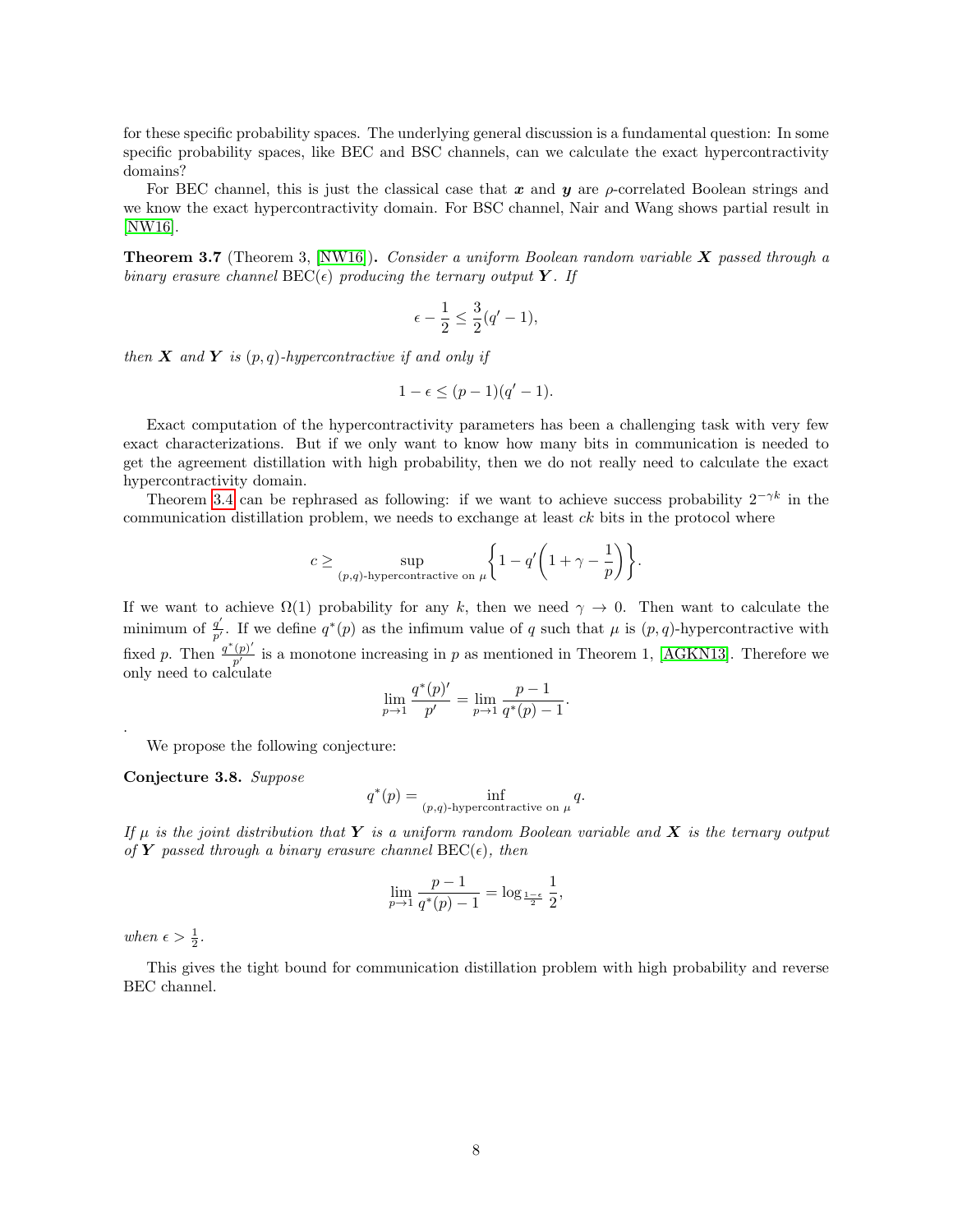# <span id="page-9-0"></span>4 Decoupling

# 4.1 Introduction

In this section, we focus on decoupling. Broadly speaking, decoupling refers to the idea of analyzing a complicated random sum involving dependent random variables by comparing it to a simpler random sum where some independence is introduced between the variables. For perhaps the simplest example, if  $(a_{ij})_{i,j=1}^n \in \mathbb{R}$  and  $x_1, \ldots, x_n, y_1, \ldots, y_n$  are independent uniform  $\pm 1$  random variables, we might ask how the moments of

$$
\sum_{i,j=1}^{n} a_{ij} \mathbf{x}_i \mathbf{x}_j
$$
, and its "decoupled version" 
$$
\sum_{i,j=1}^{n} a_{ij} \mathbf{x}_i \mathbf{y}_j
$$

compare. The theory of decoupling inequalities developed originally in the study of Banach spaces, stochastic processes, and U-statistics, mainly between the mid-'80s and mid-'90s; see [\[dlPG99\]](#page-21-10) for a book-length treatment.

The powerful tool of decoupling seems to be relatively under-used in theoretical computer science. (A recent work of Makarychev and Sidirenko [\[MS14\]](#page-23-6) provides an exception, though they use a much different kind of decoupling than the one studied in this section.) In this work we will observe several places where decoupling can be used in a "black-box" fashion to solve or simplify problems quite easily.

The main topic of the section, however, is to study a partial form decoupling that we call "one-block decoupling". The advantage of one-block decoupling is that for degree- $k$  polynomials we can achieve bounds with only *polynomial* dependence on  $k$ , as opposed to the exponential dependence on  $k$  that arises for the standard full decoupling. Although one-block decoupling does not introduce as much independence as full decoupling does, we show several applications where one-block decoupling is sufficient.

Let f denote a multilinear polynomial of degree at most k in n variables  $x = (x_1, \ldots, x_n)$ , with coefficients  $a<sub>S</sub>$  from a separable Banach space:

$$
f(x) = \sum_{\substack{S \subseteq [n] \\ |S| \le k}} a_S x_S,
$$

where we write  $x_S = \prod_{i \in S} x_i$  for brevity. (The coefficients  $a_S$  will be real in all of our applications; however we allow them to be from a Banach space since the proofs are no more complicated.)

We begin by defining our notion of partial decoupling:

**Definition 4.1.** The one-block decoupled version of f, denoted  $\tilde{f}$ , is the multilinear polynomial over  $2n$ variables  $y = (y_1, \ldots, y_n)$  and  $z = (z_1, \ldots, z_n)$  defined by

$$
\breve{f}(y, z) = \sum_{\substack{S \subseteq [n] \\ 1 \le |S| \le k}} a_S \sum_{i \in S} y_i z_{S \setminus i}.
$$

In other words, each monomial term like  $x_1x_3x_7$  is replaced with  $y_1z_3z_7 + z_1y_3z_7 + z_1z_3y_7$ . In case f is homogeneous we have the relation  $f(x, x) = kf(x)$ .

Let us also recall the traditional notion of decoupling:

**Definition 4.2.** The *(fully) decoupled* version of f, which we denote by  $\tilde{f}$ , is a multilinear polynomial over k blocks  $x^{(1)},...,x^{(k)}$  of n variables; each  $x^{(i)}$  is  $x^{(i)} = (x_1^{(i)},...,x_n^{(i)})$ . It is formed as follows: for each monomial  $x<sub>S</sub>$  in f, we replace it with the average over all ways of assigning its variables to different blocks. More formally,

$$
\widetilde{f}(x^{(1)},\ldots,x^{(k)})=a_{\emptyset}+\sum_{\substack{S\subseteq[n]\\1\leq|S|\leq k}}\frac{(k-|S|)!}{k!}\cdot a_{S}\sum_{\substack{\text{injective}\\b:S\to[k]}}\prod_{i\in S}x_{i}^{(b(i))}.
$$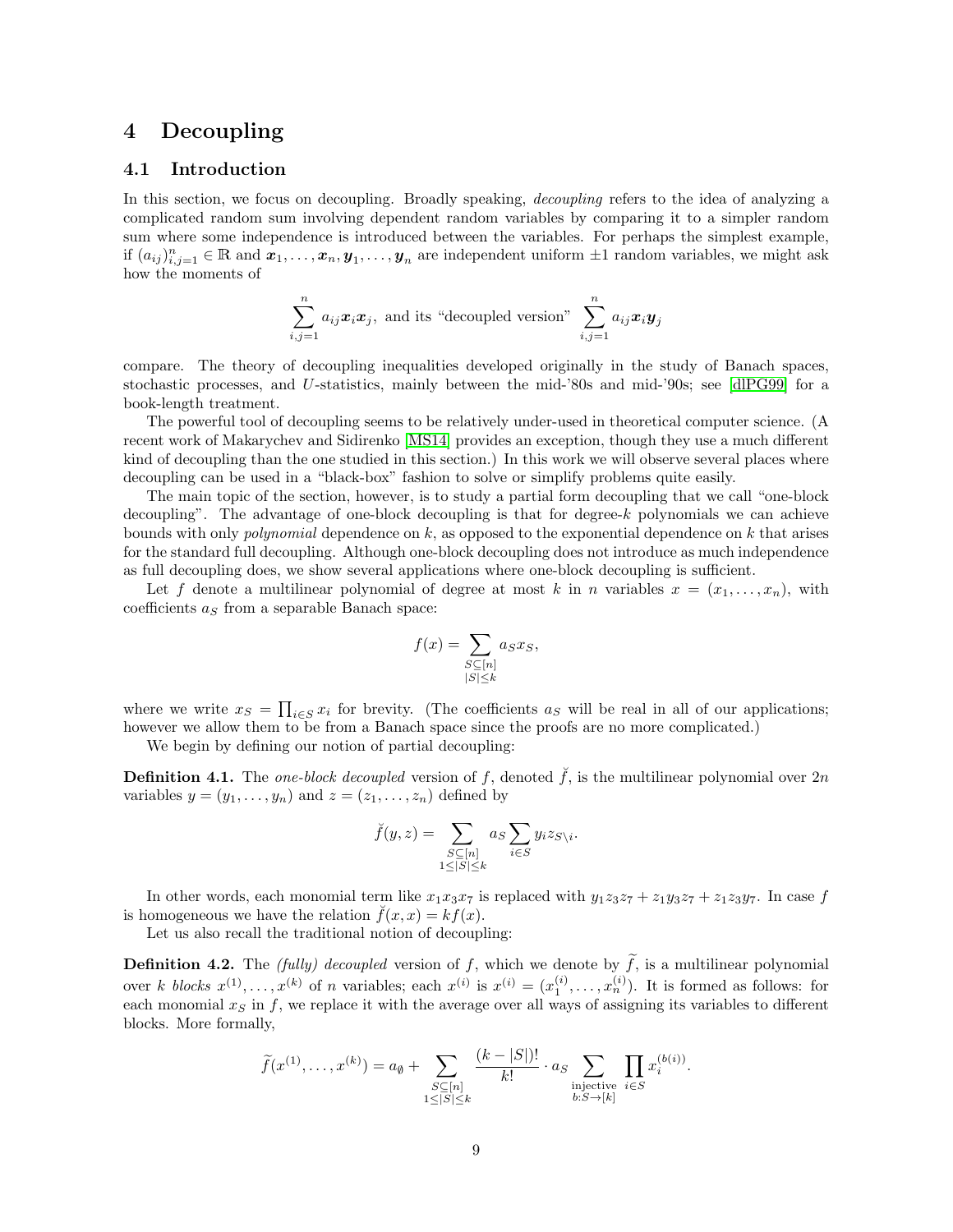The definition is again simpler if f is homogeneous. For example, if f is homogeneous of degree 3, then each monomial in f like  $x_1x_3x_7$  is replaced in f with

$$
\frac{1}{6}(w_1y_2z_3+w_1z_2y_3+y_1w_2z_3+y_1z_2w_3+z_1w_2y_3+z_1y_2w_3).
$$

(Here we wrote w, y, z instead of  $x^{(1)}$ ,  $x^{(2)}$ ,  $x^{(3)}$ , for simplicity.) Note that  $f(x, x, ..., x) = f(x)$  always holds, even if f is not homogeneous.

We conclude by comparing the two kinds of decoupling. Assume for simplicity that  $f$  is homogeneous of degree k. The fully decoupled version  $\tilde{f}(x^{(1)},...,x^{(k)})$  is in "block-multilinear form"; i.e., each monomial contains exactly one variable from each of the  $k$  "blocks". This kind of structure has often been recognized as useful in theoretical computer science; see, e.g., [\[KN08,](#page-22-7) [Lov10,](#page-23-7) [KM13,](#page-22-8) [AA15\]](#page-19-2). By contrast, the oneblock decoupling  $\tilde{f}(y, z)$  does not have such a simple structure; we only have that each monomial contains exactly one y-variable. Nevertheless we will see several examples in this section where having one-block decoupled form is just as useful as having fully decoupled form. And as mentioned, we will show that it is possible to achieve one-block decoupling with only  $poly(k)$  parameter losses, whereas full decoupling in general suffers exponential losses in k.

Remark 4.3. We have also chosen different "scalings" for the two kinds of decoupling. For example, in the homogeneous case, we have  $\tilde{f}(y, z, z, \dots, z) = \frac{1}{k} \cdot \tilde{f}(y, z)$  and also  $\text{Var}[\tilde{f}] = \frac{1}{(k-1)!} \text{Var}[\tilde{f}]$  for  $f: \{\pm 1\}^n \to \mathbb{R}.$ 

#### 4.1.1 Classical decoupling inequalities

Traditional decoupling inequalities compare the probabilistic behavior of f and  $\tilde{f}$  under independent random variables (usually symmetric ones; e.g., standard Gaussians). The easier forms of the inequalities compare expectations under a convex test function; e.g., they can be used to compare p-norms. The following was essentially proved in  $\text{dIP92}$ ; see  $\text{dIPG99}$ , Theorem 3.1.1, $\text{(3.4.23)}$ – $\text{(3.4.27)}$ :

<span id="page-10-0"></span>**Theorem 4.4.** Let  $\Phi : \mathbb{R}^{\geq 0} \to \mathbb{R}^{\geq 0}$  be convex and nondecreasing. Let  $\boldsymbol{x} = (\boldsymbol{x}_1, \dots, \boldsymbol{x}_n)$  consist of independent real random variables with all moments finite, and let  $\mathbf{x}^{(1)}, \ldots, \mathbf{x}^{(k)}$  denote independent copies. Then

$$
\mathbf{E}\Big[\Phi\Big(\Big\|\widetilde{f}\Big(\boldsymbol{x}^{(1)},\ldots,\boldsymbol{x}^{(k)}\Big)\Big\|\Big)\Big]\leq \mathbf{E}\Big[\Phi\Big(C_k\|f(\boldsymbol{x})\|\Big)\Big],
$$

where  $C_k = k^{O(k)}$  is a constant depending only on k.

Another line of research gave comparisons between tail bounds for f and  $\tilde{f}$ . This culminated in the following theorem from [\[dlPMS95,](#page-21-12) [Gin98\]](#page-21-13); see also [\[dlPG99,](#page-21-10) Theorem 3.4.6]:

<span id="page-10-1"></span>**Theorem 4.5.** In the setting of Theorem [4.4,](#page-10-0) for all  $t > 0$ ,

$$
\mathbf{Pr}\Big[\Big\|\widetilde{f}\Big(\boldsymbol{x}^{(1)},\ldots,\boldsymbol{x}^{(k)}\Big)\Big\| > C_k t\Big] \leq D_k \,\mathbf{Pr}\Big[\|f(\boldsymbol{x})\| > t\Big],
$$

where  $C_k = D_k = k^{O(k)}$ . The analogous reverse bound also holds.

#### 4.1.2 DFKO theorems

A key theme in analysis of Boolean functions is the dichotomy between functions with "Gaussian-like" behavior and functions that are essentially "juntas". Recall that f is said to be an  $(\epsilon, C)$ -junta if  $||f-g||_2^2 \le$  $\epsilon$  for some  $g: \{\pm 1\}^n \to \mathbb{R}$  depending on at most C input coordinates. Partially exemplifying this theme is a family of theorems stating that any Boolean function  $f$  which is not essentially a junta must have a large "Fourier tail" — something like  $\sum_{|S|>k} \widehat{f}(S)^2 > \delta$ . Examples of such results include Friedgut's Average Sensitivity Theorem [\[Fri98\]](#page-21-14), the FKN Theorem [\[FKN02\]](#page-21-15) (sharpened in [\[JOW12,](#page-22-9) [O'D14\]](#page-23-0)), the Kindler– Safra Theorem [\[KS02,](#page-22-10) [Kin02\]](#page-22-11), and the Bourgain Fourier Tail Theorem [\[Bou02\]](#page-20-8). The last of these implies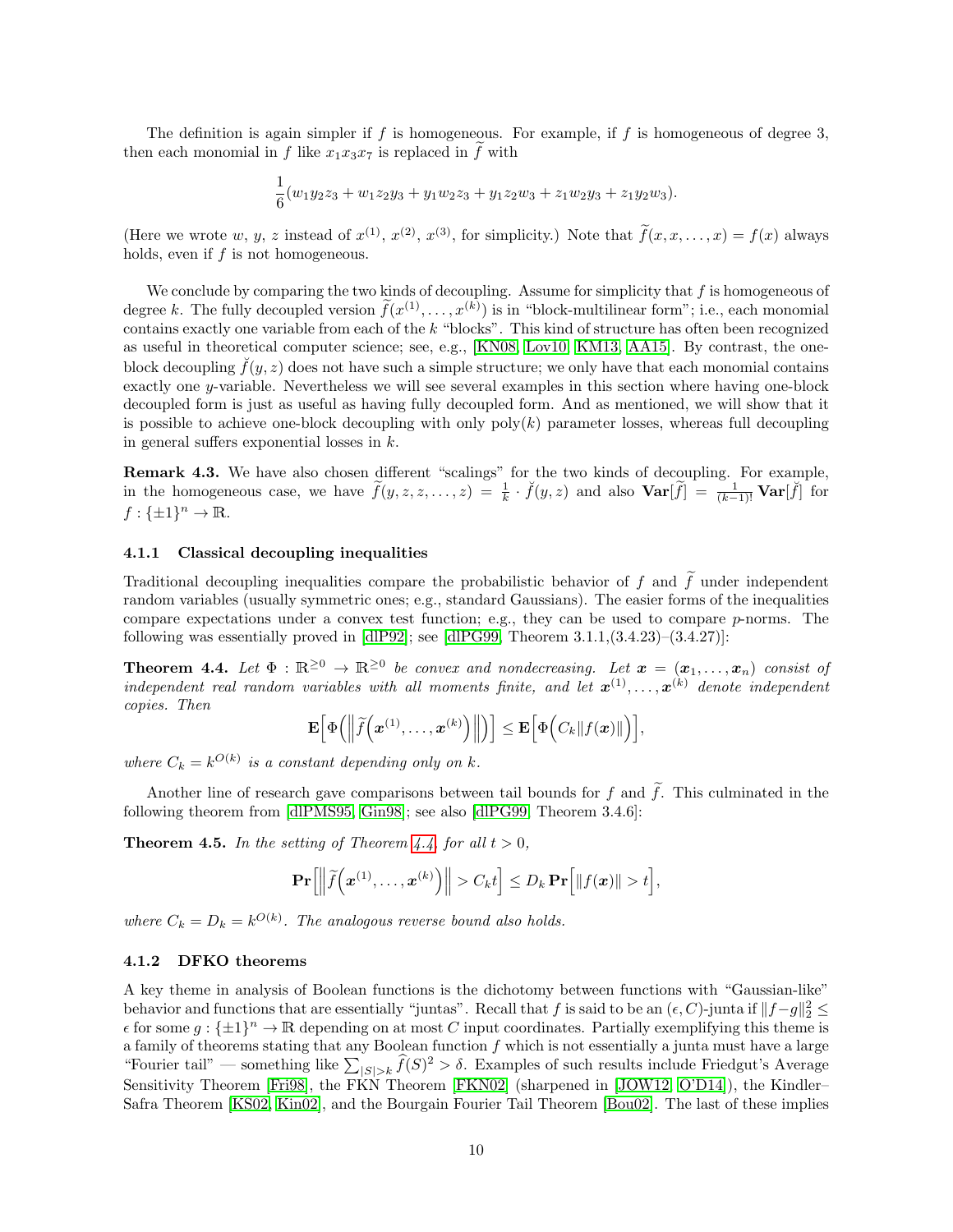that any  $f: \{\pm 1\}^n \to \{\pm 1\}$  which is not a  $(.01, k^{O(k)})$ -junta must satisfy  $\sum_{|S|>k} \widehat{f}(S)^2 > k^{-1/2+o(1)}$ . This  $k^{-1/2+o(1)}$  bound was made more explicit in [\[KN06\]](#page-22-12), and the optimal bound of  $\Omega(k^{-1/2})$  was obtained in [\[KO12\]](#page-22-13). These "Fourier tail" theorems have had application in fields such as PCPs and inapproximability [\[Kho02,](#page-22-14) [Din07\]](#page-20-9), sharp threshold theory [\[FK96\]](#page-21-16), extremal combinatorics [\[EFF12\]](#page-21-17), and social choice [\[FKN02\]](#page-21-15).

All of the aforementioned theorems concern Boolean-valued functions; i.e., those with range  $\{\pm 1\}$ . By contrast, the DFKO Fourier Tail Theorem [\[DFKO07\]](#page-20-10) is a result of this flavor for bounded functions; i.e., those with range  $[-1, +1]$ .

**DFKO Fourier Tail Theorem.** Suppose  $f: \{\pm 1\}^n \to [-1, +1]$  is not an  $(\epsilon, 2^{O(k)}/\epsilon^2)$ -junta. Then

$$
\sum_{|S|>k} \hat{f}(S)^2 > \exp(-O(k^2 \log k)/\epsilon).
$$

Most applications do not use this Fourier tail theorem directly. Rather, they use a key intermediate result, [\[DFKO07,](#page-20-10) Theorem 3], which we will refer to as the "DFKO Inequality". This was the case, for example, in a recent work on approximation algorithms for the Max-kXOR problem [\[BMO](#page-20-11)+15].

**DFKO Inequality.** Suppose  $f : \{\pm 1\}^n \to \mathbb{R}$  has degree at most k and  $\text{Var}[f] \geq 1$ . Let  $t \geq 1$  and suppose that  $\text{MaxInf}[f] \leq 2^{-O(k)}/t^2$ . Then  $\Pr[|f(x)| > t] \geq \exp(-O(t^2k^2 \log k)).$ 

Returning to the theme of "Gaussian-like behavior" versus "junta" behavior, we may add that the DFKO results straightforwardly imply (by the Central Limit Theorem) analogous, simpler-to-state results concerning functions on Gaussian space and Hermite tails. We record these generic consequences here; see, e.g., [\[O'D14,](#page-23-0) Sections 11.1, 11.2] for a general discussion of such implications, and the definitions of Hermite coefficients  $\widehat{f}(\alpha)$ .

<span id="page-11-0"></span>Corollary 4.6. Any  $f : \mathbb{R}^n \to [-1, +1]$  satisfies the Hermite tail bound

$$
\sum_{|\alpha|>k} \widehat{f}(\alpha)^2 > \exp(-O(k^2 \log k) / \operatorname{Var}[f]).
$$

Furthermore, suppose z is a standard n-dimensional Gaussian random vector and  $t \geq 1$ . Then any nvariate polynomial f of degree at most k with  $\text{Var}[f(z)] \geq 1$  satisfies  $\text{Pr}[|f(z)| > t] \geq \exp(-O(t^2 k^2 \log k)).$ 

Even though the Gaussian results in Corollary [4.6](#page-11-0) are formally easier than their Boolean counterparts, we are not aware of any way to prove them — even in the case  $n = 1$  — except via DFKO.

Tightness of the bounds. In [\[DFKO07,](#page-20-10) Section 6] it is shown that the results in Corollary [4.6](#page-11-0) are tight, up to the log k factor in the exponent; this implies the same statement about the DFKO Fourier Tail Theorem and the DFKO Inequality. The tight example in both cases is essentially the univariate, degree- $k$  Chebyshev polynomial.<sup>[1](#page-11-1)</sup>

In the next subsection we will show how to use our one-block decoupling result to remove the  $\log k$  in the exponential from both DFKO theorems. The results immediately transfer to the Gaussian setting, and we therefore obtain the tight  $\exp(-\Theta(k^2))$  bound for all versions of the inequality.

### 4.2 Our results

We now state our new versions of Theorems [4.4,](#page-10-0) [4.5](#page-10-1) which apply only to one-block decoupling, but that have *polynomial* dependence of  $C_k$  on  $k$ .

<span id="page-11-1"></span><sup>1</sup>Formally speaking, [\[DFKO07,](#page-20-10) Section 6] only argues tightness of the Boolean theorems, but their constructions are directly based on the degree-k Chebyshev polynomial applied to a single standard Gaussian.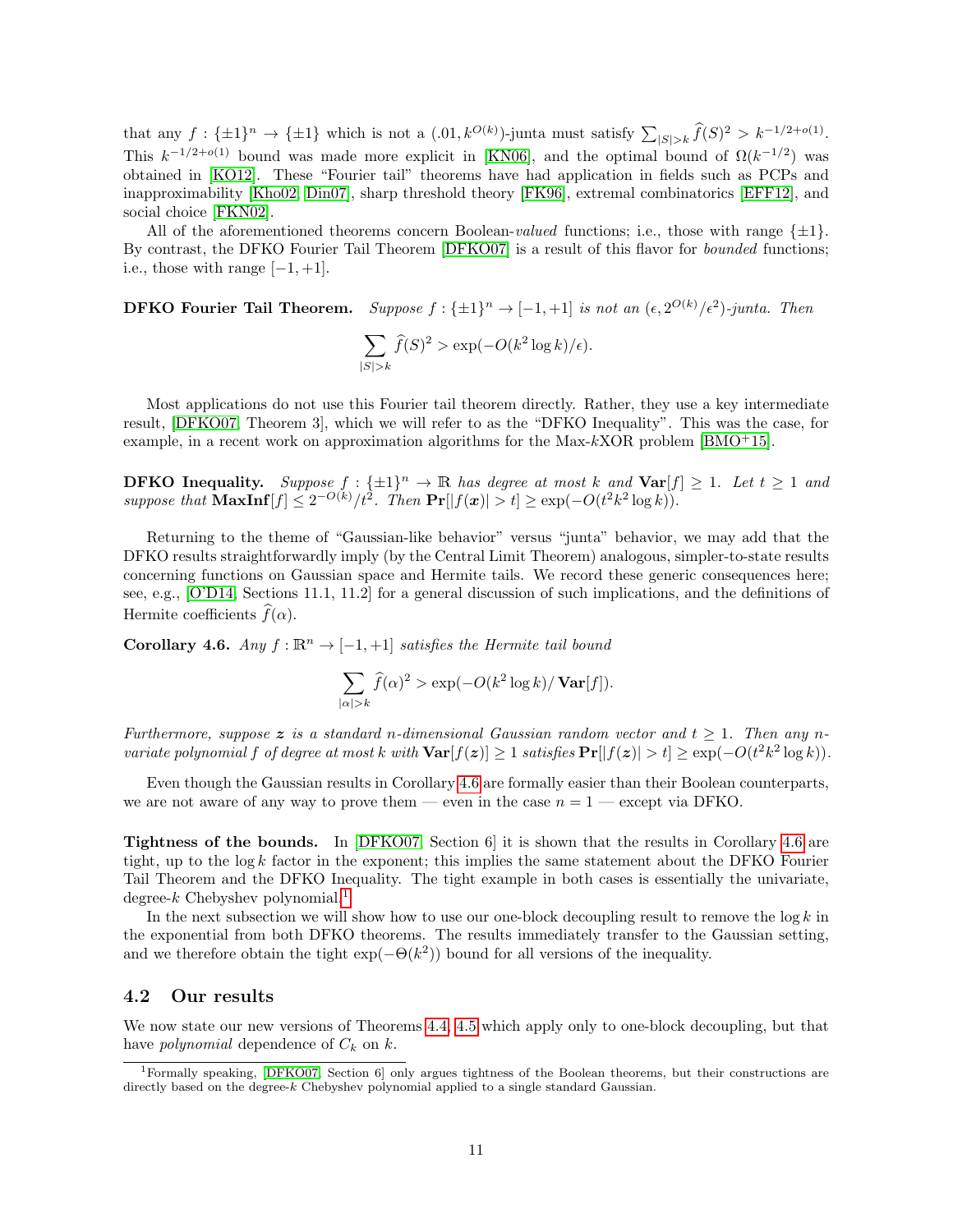As before, let  $f(x) = \sum_{|S| \leq k} a_S x_S$  be an *n*-variate multivariate polynomial of degree at most k with coefficients  $a_S$  in a Banach space; let  $\mathbf{x} = (\mathbf{x}_1, \ldots, \mathbf{x}_n)$  consist of independent real random variables with all moments finite, and let  $y$ ,  $z$  be independent copies. We consider three slightly different hypotheses:

H1:  $x_1, \ldots, x_n \sim N(0, 1)$  are standard Gaussians.

**H2:**  $x_1, \ldots, x_n$  are uniformly random  $\pm 1$  values.

**H3:**  $x_1, \ldots, x_n$  are uniformly random  $\pm 1$  values and f is homogeneous.

<span id="page-12-0"></span>**Theorem 4.7.** If  $\Phi : \mathbb{R}^{\geq 0} \to \mathbb{R}^{\geq 0}$  is convex and nondecreasing, then

$$
\mathbf{E}\Big[\Phi\Big(\Big\|\breve{f}(\boldsymbol{y},\boldsymbol{z})\Big\|\Big)\Big]\leq \mathbf{E}\Big[\Phi\Big(C_k\|f(\boldsymbol{x})\|\Big)\Big].
$$

Also, if  $t > 0$  (and we assume f's coefficients  $a<sub>S</sub>$  are real under H2, H3), then

$$
\mathbf{Pr}\Big[\Big\|\breve{f}(\boldsymbol{y},\boldsymbol{z})\Big\| > C_k t\Big] \leq D_k \, \mathbf{Pr}\Big[\|f(\boldsymbol{x})\| > t\Big].
$$

Here

$$
C_k = \begin{cases} O(k) & under \mathbf{H1}, \\ O(k^2) & under \mathbf{H2}, \\ O(k^{3/2}) & under \mathbf{H3}, \end{cases} \qquad D_k = \begin{cases} O(k) & under \mathbf{H1}, \\ k^{O(k)} & under \mathbf{H2}, \mathbf{H3}. \end{cases}
$$

**Remark 4.8.** The bound  $C_k = O(k)$  under **H1** is best possible (assuming that  $D_k \leq \exp(O(k^2))$ ).

The key idea of the proof is to express  $\check{f}(y, z)$  as a "small" linear combination of expressions of the form  $f(\alpha_i x + \beta_i y)$ , where  $\alpha_i^2 + \beta_i^2 = 1$  (in the Gaussian case) or  $|\alpha_i| + |\beta_i| = 1$  (in the Boolean case).

#### 4.2.1 Main application: tight versions of the DFKO theorems

One main application of Theorem [4.7](#page-12-0) is the tight version of DFKO theorems. we first get an optimal version of the DFKO Inequality in the Gaussian setting.

<span id="page-12-1"></span>**Theorem 4.9.** Let  $f: \mathbb{R}^n \to \mathbb{R}$  be a polynomial of degree at most k, and let  $x \sim N(0, 1)^n$  be a standard n-dimensional Gaussian vector. Assume  $\text{Var}[f(x)] \geq 1$ . Then for  $t \geq 1$  it holds that  $\text{Pr}[f(x)] > t \geq 1$ .  $\exp(-O(t^2k^2))$ . Furthermore, if f is multilinear and homogeneous then the lower bound may be improved to  $\exp(-O(t^2k)).$ 

Our method of proof is actually to first prove the results in the Gaussian setting, where the one-block decoupling makes the proofs quite easy. Then we can transfer the results to the Boolean setting by using the Invariance Principle [\[MOO10\]](#page-23-8). This methodology — proving the more natural Gaussian tail bound first, then transferring the result to the Boolean setting via Invariance — is quite reminiscent of how the optimal form of Bourgain's Fourier Tail Theorem was recently obtained [\[KO12\]](#page-22-13).

**Corollary 4.10.** Theorem [4.9](#page-12-1) holds when  $x \sim {\pm 1}^n$  is uniform and we additionally assume that  $\textbf{MaxInf}[f] \leq \exp(-Ct^2k^2)$ , or just  $\exp(-Ct^2k)$  in the homogeneous case. Here C is a universal constant.

Then we obtain the sharp DFKO Fourier Tail Theorem.

<span id="page-12-2"></span>Corollary 4.11. Suppose  $f: \{\pm 1\}^n \to [-1, +1]$  is not an  $(\epsilon, 2^{O(k^2/\epsilon)})$ -junta. Then

$$
\sum_{|S|>k} \widehat{f}(S)^2 > \exp(-O(k^2)/\epsilon). \tag{1}
$$

A similar (but easier) proof can be used to derive the following Gaussian version of Corollary [4.11;](#page-12-2) alternatively, one can use a generic CLT argument, noting that the only "junta" a Gaussian function can be close to is a constant function:

Corollary 4.12. Any  $f : \mathbb{R}^n \to [-1, +1]$  satisfies the Hermite tail bound

$$
\sum_{|\alpha|>k} \widehat{f}(\alpha)^2 > \exp(-O(k^2)/\operatorname{Var}[f]).
$$

This strictly improves upon Corollary [4.6.](#page-11-0)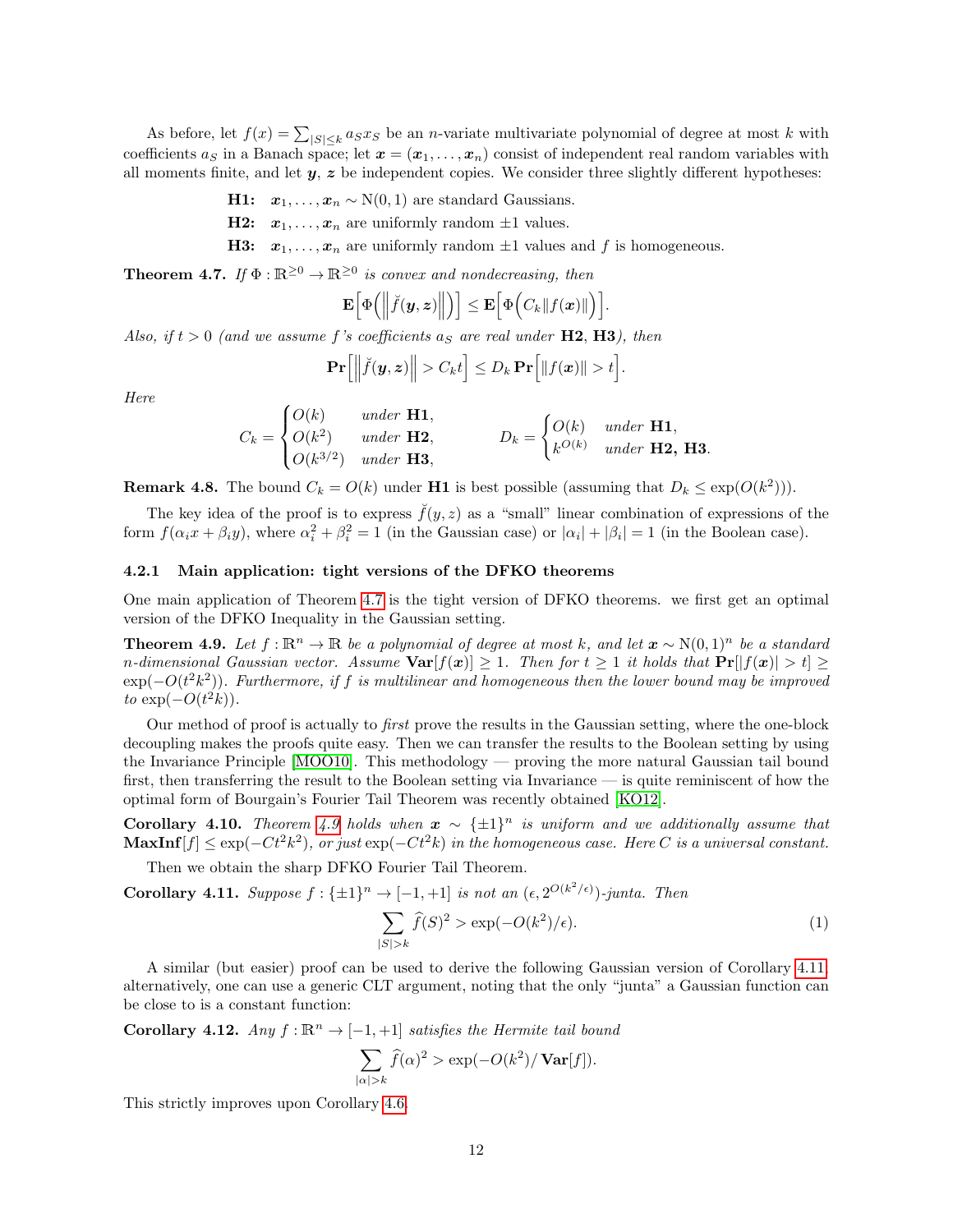#### 4.2.2 Other applications

In a recent work comparing quantum query complexity to classical randomized query complexity, Aaronson and Ambainis [\[AA15\]](#page-19-2) proved the following:

<span id="page-13-0"></span>**Theorem 4.13.** Let f be an N-variate degree-k homogeneous block-multilinear polynomial with real coefficients. Assume that under uniformly random  $\pm 1$  inputs we have  $||f||_{\infty} \leq 1$ . Then there is a randomized query algorithm making  $2^{O(k)}(N/\epsilon^2)^{1-1/k}$  nonadaptive queries to the coordinates of  $x \in$  $\{\pm 1\}^N$  that outputs an approximation to  $f(x)$  that is accurate to within  $\pm \epsilon$  (with high probability).

The authors "strongly conjecture[d]" that the assumption of block-multilinearity could be removed, and gave a somewhat lengthy proof of this conjecture in the case of  $k = 2$ , using [\[DFKO07\]](#page-20-10). We note that the full conjecture follows almost immediately from full decoupling:

Theorem 4.14. Aaronson and Ambainis's Theorem [4.13](#page-13-0) holds without the assumption of block-multilinearity or homogeneity.

Another application of one-block decoupling is also on a conjecture proposed by Aaronson and Ambainis. A very notable open problem in analysis of Boolean functions is the Aaronson–Ambainis  $(A)$ Conjecture, originally proposed in 2008 [\[Aar08,](#page-19-3) [AA14\]](#page-19-4):

**AA Conjecture.** Let  $f : \{\pm 1\}^n \to [-1, +1]$  be computable by a multilinear polynomial of degree at  $most\ k, f(x) = \sum_{|S| \leq k} a_S x_S$ . Then  $\text{MaxInf}_i[f] \geq \text{poly}(\text{Var}[f]/k)$ .

The AA Conjecture is known to imply (and was directly motivated by) the following folklore conjecture concerning the limitations of quantum computation, dated to 1999 or before [\[AA14\]](#page-19-4):

Quantum Conjecture. Any quantum query algorithm solving a Boolean decision problem using T queries can be correctly simulated on a  $1 - \epsilon$  fraction of all inputs by a classical query algorithm using poly $(T/\epsilon)$  queries.

Because of their importance for quantum computation, Aaronson has twice listed these conjectures as "semi-grand challenges for quantum computing theory" [\[Aar05,](#page-19-5) [Aar10\]](#page-19-6).

We use our results to show that the assumption that  $f$  is one-block decoupled is completely without loss of generality.

**Theorem 4.15.** The AA Conjecture holds if and only if it holds for one-block decoupled functions  $f$ .

We also show that the best known result towards the conjecture can be proven extremely easily for one-block-decoupled functions.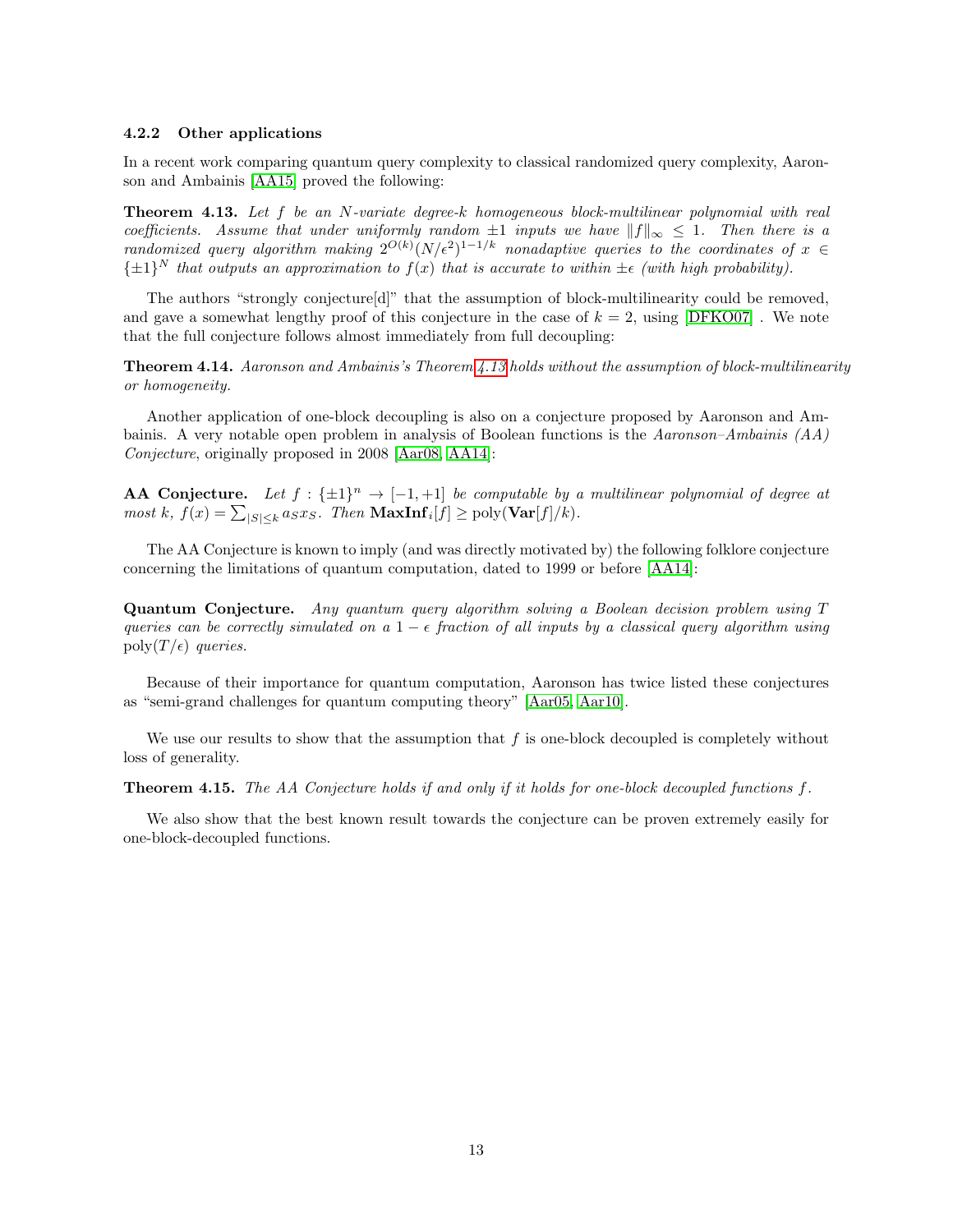# <span id="page-14-0"></span>5 Property testing on  $k$ -wise uniformity

# 5.1  $k$ -wise uniformity and almost  $k$ -wise uniformity

We say that a probability distribution over  $\{-1,1\}^n$  is k-wise uniform if its marginal distribution on every subset of k coordinates is the uniform distribution. For Fourier analysis of the Hamming cube, it is convenient to identify the distribution with its density function  $\varphi : \{-1,1\}^n \to \mathbb{R}^{\geq 0}$  satisfying

$$
\mathop{\mathbf{E}}_{\boldsymbol{x}\sim \{-1,1\}^n}[\varphi(\boldsymbol{x})] = 1.
$$

We write  $x \sim \varphi$  to denote that x is a random variable drawn from the associated distribution with density  $\varphi$ :

$$
\Pr_{\boldsymbol{x} \sim \varphi}[\boldsymbol{x} = x] = \frac{\varphi(x)}{2^n}
$$

for any  $x \in \{-1,1\}^n$ . Then a well-known fact is that a distribution is k-wise uniform if and only if the Fourier coefficient of  $\varphi$  is 0 on every subset  $S \subseteq [n]$  of size between 1 and k:

$$
\widehat{\varphi}(S) = \mathop{\mathbf{E}}_{\boldsymbol{x}\sim\varphi} \left[ \prod_{i\in S} \boldsymbol{x}_i \right] = 0.
$$

k-wise uniformity is an essential tool in theoretical computer science. Its study dates back to work of Rao [\[Rao47\]](#page-23-9). They studied k-wise uniform sets, which are special cases of k-wise uniform distribution. A subset of  $\{-1,1\}^n$  is a k-wise uniform set if the uniform distribution on this subset is k-wise uniform. Rao gave constructions of a pairwise-uniform set of size  $n+1$  (when  $n=2<sup>r</sup>-1$  for any integer r), a 3-wise uniform set of size  $2n$  (when  $n = 2^r$  for any integer r), and a lower bound (reproved in [\[ABI86,](#page-19-7) [CGH](#page-20-12)<sup>+</sup>85]) that a k-wise uniform set on  $\{-1,1\}^n$  requires size at least  $\Omega(n^{\lfloor k/2 \rfloor})$ . An alternative proof of the lower bound for even k is shown in  $[AGM03]$  using a hypercontractivity-type technique, as opposed to the linear algebra method. Coding theorists have also heavily studied k-wise uniformity, since MacWilliams and Sloane showed that linear codes with dual minimum distance  $k + 1$  correspond to k-wise uniform sets in [\[MS77\]](#page-23-10). The importance in theoretical computer science of  $k$ -wise independence for derandomization arose simultaneously in many papers, with [\[KW85,](#page-22-15) [Lub86\]](#page-23-11) emphasizing derandomization via the most common pairwise-uniformity case, and [\[ABI86,](#page-19-7) [CGH](#page-20-12)+85] emphasizing derandomization based on  $k$ -wise independence more generally.

A distribution is "almost k-wise uniform" if its marginal distribution on every  $k$  coordinates is very close to the uniform distribution. Typically we say two distributions  $\varphi, \psi$  are  $\delta$ -close, if the total variation distance between  $\varphi$  and  $\psi$  is at most  $\delta$ ; and we say they are  $\delta$ -far, if the total variation distance between them is more than  $\delta$ . A reasonable notion, proposed by Naor and Naor in [\[NN93\]](#page-23-12), is that the distribution has a small bias over every non-empty subset of at most k coordinates. We say density function  $\varphi$  is  $(\epsilon, k)$ -wise uniform if for non-empty set  $S \subseteq [n]$  with size at most k,

$$
|\widehat{\varphi}(S)| = \left|\Pr_{\boldsymbol{x} \sim \varphi} \left[\prod_{i \in S} \boldsymbol{x}_i = 1\right] - \Pr_{\boldsymbol{x} \sim \varphi} \left[\prod_{i \in S} \boldsymbol{x}_i = -1\right]\right| \le \epsilon.
$$

The original paper about almost  $k$ -wise uniformity is [\[NN93\]](#page-23-12), which is concerned with derandomization; e.g., they use  $(\epsilon, k)$ -wise uniformity for derandomizing the "set balancing (discrepancy)" problem. Alon et al. give a further discussion of the relationship between almost  $k$ -wise uniformity and derandomization in [\[AGM03\]](#page-19-8). The key idea is the following: In many cases of randomized algorithms, the analysis only relies on the property that the random bits are  $k$ -wise uniform, as opposed to fully uniform. Since there exists an efficiently samplable k-wise uniform distribution on a set of size at most  $O(n^{\lfloor k/2 \rfloor})$ , one can reduce the number of random unbiased bits used in the algorithm down to  $O(k \log n)$ . To further reduce the number of random bits used, a natural line of thinking is to consider distributions which are "almost k-wise uniformity". Alon et al. [\[AGHP92\]](#page-19-9) showed that we can deterministically construct  $(\epsilon, k)$ -wise uniform sets that are of size poly $(2^k, \log n, 1/\epsilon)$ , much smaller than exact k-wise uniform ones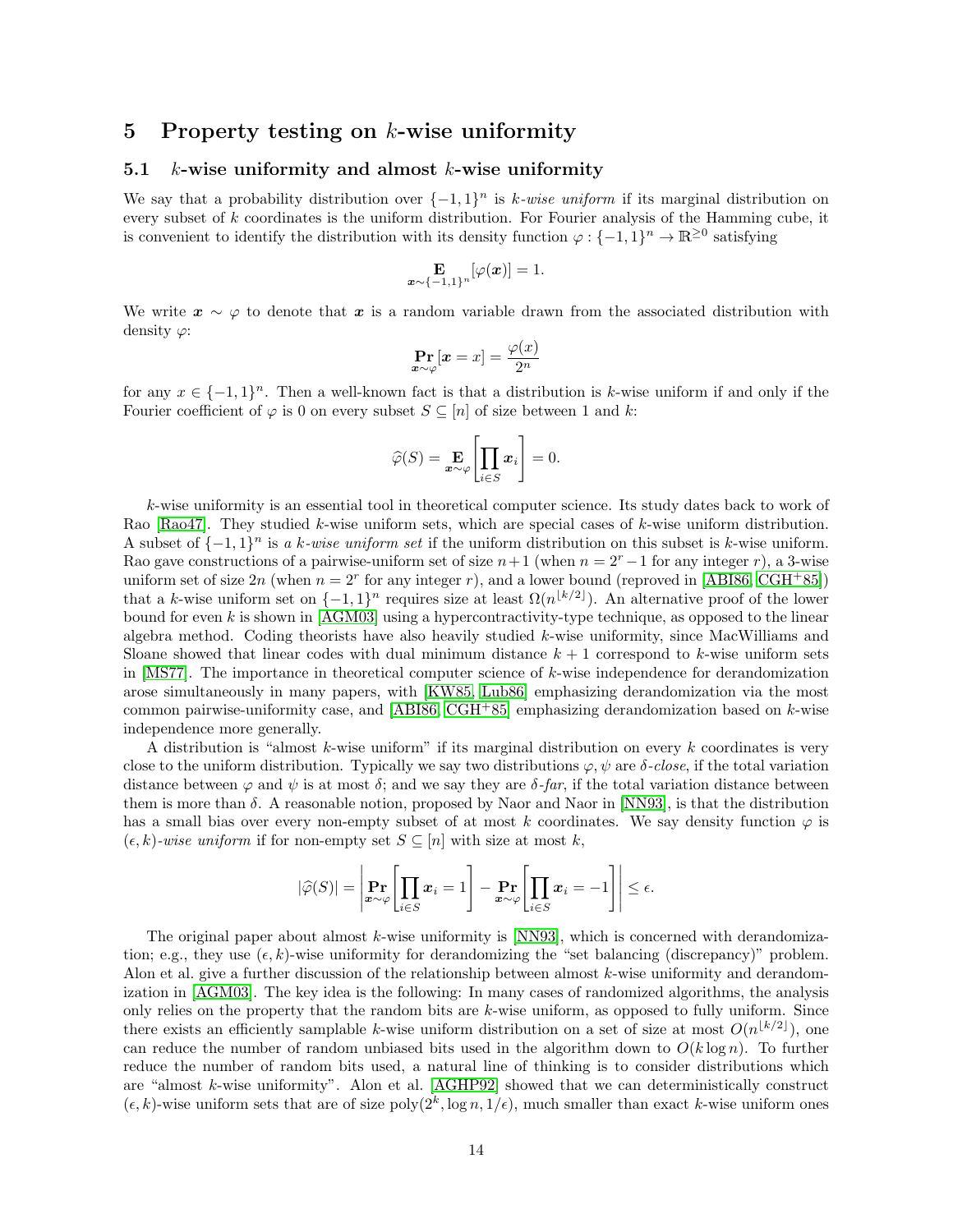(roughly  $\Omega(n^{\lfloor k/2 \rfloor})$  size). Therefore we can use substantially fewer random bits by taking random strings from an almost k-wise uniform distribution.

However we need to ensure that the original analysis of the randomized algorithm still holds under the almost k-wise uniform distribution. This is to say that if the randomized algorithm behaves well on a k-wise uniform distribution, it may also work as well with an  $(\epsilon, k)$ -wise uniform distribution, when the parameter  $\epsilon$  is small enough.

#### 5.1.1 The Closeness Problem

For the analysis of derandomization, it would be very convenient if  $(\epsilon, k)$ -wise uniformity – which means that "every k-local view looks close to uniform" – implies global  $\delta$ -closeness to k-wise uniformity. A natural question that arises, posed in [\[AGM03\]](#page-19-8), is the following:

How small can  $\delta$  be, such that the following is true: For every  $(\epsilon, k)$ -wise uniform distribution  $\varphi$  on  ${-1, 1}^n$ ,  $\varphi$  is  $\delta$ -close to some k-wise uniform distribution?

We will refer to this question as the Closeness Problem.

On one hand, the main message of [\[AGM03\]](#page-19-8) showed a lower bound: For every even constant  $k > 4$ , they gave an  $(\epsilon, k)$ -wise uniform distribution with  $\epsilon = O(1/n^{k/4-1})$ , yet which is  $\frac{1}{2}$ -far from every k-wise uniform distribution in total variation distance.

On the other hand, [\[AGM03\]](#page-19-8) proved a very simple theorem that  $\delta \le O(n^k \epsilon)$  always holds. Despite simplicity, this upper bound has been used many times in well known results.

One application is in circuit complexity. [\[AGM03\]](#page-19-8)'s upper bound is used for fooling disjunctive normal formulas (DNF) [\[Baz09\]](#page-19-10) and  $AC^0$  [\[Bra10\]](#page-20-13). In these works, once the authors showed that kwise uniformity suffices to fool DNF/AC<sup>0</sup>, they deduced that  $(O(1/n^k), k)$ -uniform distributions suffice, and hence  $O(1/n^k)$ -biased sets sufficed trivially. [\[AGM03\]](#page-19-8)'s upper bound is also used as a tool for the construction of two-source extractors for a similar reason in [\[CZ16,](#page-20-14) [Li16\]](#page-22-16).

The notions of pairwise-uniformity, k-wise uniformity, and  $\delta$ -closeness to k-wise uniformity are also important for hardness of constraint satisfactory problems (CSPs). Austrin and Mossel [\[AM09\]](#page-19-11) shows that one can obtain integrality gaps and UGC-hardness for CSPs based on  $k$ -wise uniform distributions of small support size. If a predicate is k-wise uniform, Kothari et al. [\[KMOW17\]](#page-22-17) showed that one can get SOS-hardness of refuting random instances of it when there are around  $n^{(k+1)/2}$  constraints. Indeed, [\[KMOW17\]](#page-22-17) shows that if we have a predicate that is  $\delta$ -close to k-wise uniform, then with roughly  $n^{(k+1)/2}$ random constraints, SOS cannot refute that a  $(1 - O(\delta))$ -fraction of constraints are satisfiable. This also motivates studying  $\delta$ -closeness to k-wise uniformity, and how it relates to Fourier coefficients.  $\delta$ -closeness to k-wise uniformity is also discussed in [\[AOW15\]](#page-19-12) on hardness of random CSP.

Alon et al. [\[AAK](#page-19-13)+07] investigated the Closeness Problem further by improving the upper bound to  $O((n \log n)^{k/2} \epsilon)$ . Indeed, they showed a strictly stronger fact that a distribution is  $O(\sqrt{\mathbf{W}^{1...k}[\varphi]}\log^{k/2} n)$ close to some k-wise uniform, where  $\mathbf{W}^{1...k}[\varphi] = \sum_{1 \leq |S| \leq k} \widehat{\varphi}(S)^2$ . Rubinfeld and Xie [\[RX13\]](#page-23-13) generalized some of these results to non-uniform k-wise independent distributions over larger product spaces.

Though Alon et al. [\[AAK](#page-19-13)+07] did not mention it explicitly, they also give a lower bound for the Closeness Problem of  $\delta \geq \Omega \left( \frac{n^{(k-1)/2}}{\log n} \right)$  $\frac{k-1}{\log n} \epsilon$  for  $k > 2$  by considering the uniform distribution on a set of  $O(n^k)$  random chosen strings. No previous work gave any lower bound for the most natural case of  $k=2$ .

#### 5.1.2 The Testing Problem

Another application of the Closeness Problem is to property testing of k-wise uniformity. Suppose we have sample access from an unknown and arbitrary distribution; we may wonder whether the distribution has a certain property. This question has received tremendous attention in the field of statistics. The main goal in the study of property testing is to design algorithms that use as few samples as possible, and to establish lower bound matching these sample-efficient algorithms. In particular, we consider the property of being k-wise uniform: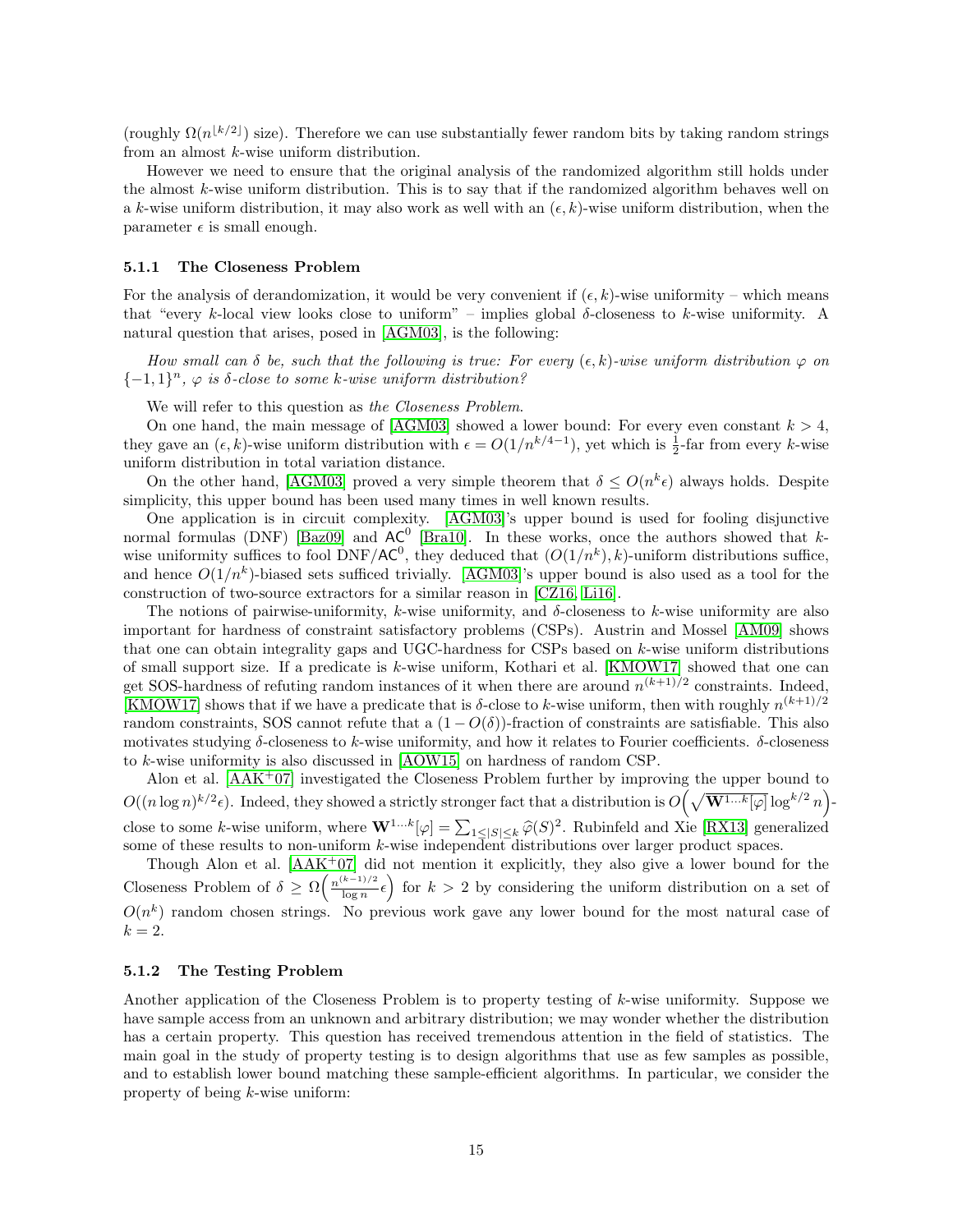Given sample access to an unknown and arbitrary distribution  $\varphi$  on  $\{-1,1\}^n$ , how many samples do we need to distinguish between the case that  $\varphi$  is k-wise uniform versus the case that  $\varphi$  is  $\delta$ -far from every k-wise uniform distribution?

We will refer to this question as the Testing Problem.

We say a testing algorithm is a  $\delta$ -tester for k-wise uniformity if the algorithm outputs "Yes" with high probability when the distribution  $\varphi$  is k-wise uniform, and the algorithm outputs "No" with high probability when the distribution  $\varphi$  is  $\delta$ -far from any k-wise uniform distribution (in total variation distance).

Property testing is well studied for Boolean functions and distributions. Previous work studied testing related properties of distribution, including uniformity [\[GR11,](#page-21-3) [BFR](#page-19-14)+00, [RS09\]](#page-23-14) and independence [\[BFF](#page-19-15)+01, [BKR04,](#page-20-15) [ADK15,](#page-19-16) [DK16\]](#page-20-16).

 $[AGM03, AAK<sup>+</sup>07, Xie12]$  $[AGM03, AAK<sup>+</sup>07, Xie12]$  $[AGM03, AAK<sup>+</sup>07, Xie12]$  $[AGM03, AAK<sup>+</sup>07, Xie12]$  discussed about testing k-wise uniformity.  $[AGM03]$  constructed a  $\delta$ -tester for k-wise uniformity with sample complexity  $O(n^{2k}/\delta^2)$ , and [\[AAK](#page-19-13)<sup>+</sup>07] improved it to  $O(n^k \log^{k+1} n/\delta^2)$ . As for lower bounds,  $[AAK^+07]$  $[AAK^+07]$  show that  $\Omega(n^{(k-1)/2}/\delta)$  samples are necessary, albeit only for  $k > 2$ . This lower bound is in particular for distinguishing the uniform distribution from  $\delta$ -far-from-k-wise.

# 5.2 Our results

We show sharper upper and lower bounds for the Closeness Problem, which are tight for k even and  $k = 1$ . Comparing to the result in [\[AAK](#page-19-13)<sup>+</sup>07], we get rid of the factor of  $(\log n)^{k/2}$ .

**Theorem 5.1.** Any density  $\varphi$  over  $\{-1,1\}^n$  is  $\delta$ -close to some k-wise uniform distribution, where

$$
\delta \le e^k \sqrt{\mathbf{W}^{1...k}[\varphi]} = e^k \sqrt{\sum_{1 \le |S| \le k} \widehat{\varphi}(S)^2}.
$$

Consequently, if  $\varphi$  is  $(\epsilon, k)$ -wise uniform, i.e.,  $|\widehat{\varphi}(S)| \leq \epsilon$  for every non-empty set S with size at most k, then

 $\delta \leq e^k n^{k/2} \epsilon.$ 

For the special case  $k = 1$ , the corresponding  $\delta$  can be further improved to  $\delta \leq \epsilon$ .

Our new technique is trying to mend the original distribution to be k-wise uniform all at once. We want to show that some mixture distribution  $(\varphi + w\psi)$  is k-wise uniform with small mixture weight w. The distance between the final mixture distribution and the original distribution  $\varphi$  is bounded by  $O(w)$ . Therefore we only need to show that the mending distribution  $\psi$  exists for some small weight w. Showing the existence of such a distribution  $\psi$  can be written as the feasibility of a linear program (LP). We upper bound w by bounding the dual LP, using the hypercontractivity inequality.

Our result is sharp for all even k, and is also sharp for  $k = 1$ . We state the matching lower bound for even  $k$ :

<span id="page-16-0"></span>**Theorem 5.2.** For any n and even k, and small enough  $\epsilon$ , there exists some  $(\epsilon, k)$ -wise uniform distribution  $\varphi$  over  $\{-1,1\}^n$ , such that  $\varphi$  is  $\delta$ -far from every k-wise uniform distribution in total variation distance, where

$$
\delta \ge \Omega \bigg( \frac{1}{k} \bigg)^k n^{k/2} \epsilon.
$$

Our method for proving this lower bound is again LP duality. Our examples in the lower bound are symmetric distributions with Fourier weight only on level  $k$ . The density functions then can be written as binary Krawtchouk polynomials which behave similar to Hermite polynomials when n is large. Our dual LP bounds use various properties of Krawtchouk and Hermite polynomials.

Interestingly both our upper and lower bound utilize LP-duality, which we believe is the most natural way of looking at this problem.

We remark that we can derive a lower bound for odd  $k$  from Theorem [5.2](#page-16-0) trivially by replacing  $k$  by we remark that we can derive a lower bound for odd k from Theorem 3.2 trivially by replacing k by  $k-1$ . There exists a gap of  $\sqrt{n}$  between the resulting upper and lower bounds for odd k. We believe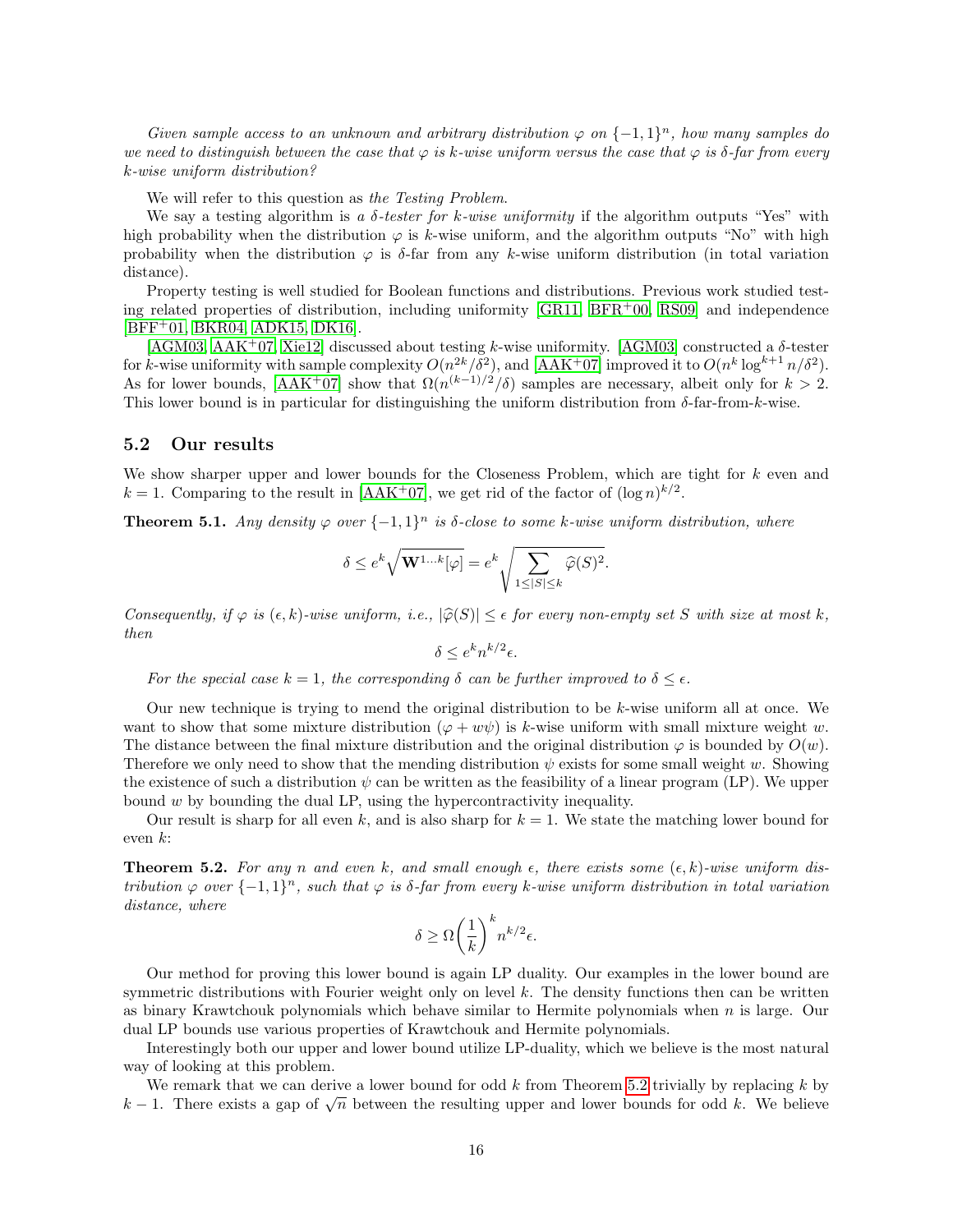that the lower bound is tight, and the upper bound may be improvable by a factor of  $\sqrt{n}$ , as it is in the special case  $k = 1$ . We leave it as a conjecture for further work:

**Conjecture 5.3.** Suppose the distribution  $\varphi$  over  $\{-1,1\}^n$  is  $(\epsilon, k)$ -wise uniform. Then  $\varphi$  is  $\delta$ -close to some k-wise uniform distribution in total variation distance, where

$$
\delta \le O(n^{\lfloor k/2 \rfloor} \epsilon).
$$

We show a better upper bound for sample complexity for the Testing Problem:

<span id="page-17-0"></span>**Theorem 5.4.** There exists a  $\delta$ -tester for k-wise uniformity of distributions on  $\{-1,1\}^n$  with sample complexity  $O(\frac{1}{k})^{k/2} \frac{n^k}{\delta^2}$  $\frac{n^k}{\delta^2}$ . For the special case of  $k=1$ , the sample complexity is  $O\left(\frac{\log n}{\delta^2}\right)$ .

A natural  $\delta$ -tester of k-wise uniformity is mentioned in [\[AAK](#page-19-13)+07]: Estimate all Fourier coefficients up to level k from the samples. If they are all smaller than  $\epsilon$  then output "Yes". In fact this algorithm is exactly attempting to check whether the distribution is  $(\epsilon, k)$ -wise uniform. Hence the sample complexity depends on the upper bound for the Closeness Problem. Therefore we can reduce the sample complexity of this algorithm down to  $O\left(\frac{n^k \log n}{\delta^2}\right)$  via our improved upper bound for the Closeness Problem. One log n factor remains because we need to union-bound over the  $O(n^k)$  Fourier coefficients up to level k. To further get rid of the last  $\log n$  factor, we present a new algorithm that estimates the Fourier weight up to level  $k$ ,  $\sum_{1 \leq |S| \leq k} \hat{\varphi}^2(S)$ , rather than estimating these Fourier coefficients one by one.<br>Unfortunately a lower bound for the Closeness Problem does not imply a lower bound for

Unfortunately, a lower bound for the Closeness Problem does not imply a lower bound for the Testing Problem directly. In [\[AAK](#page-19-13)<sup>+</sup>07], they showed that a uniform distribution over a random subset of  $\{-1,1\}^n$ of size  $O(\frac{n^{k-1}}{\delta^2})$  $\frac{k-1}{\delta^2}$ , is almost surely  $\delta$ -far from any k-wise uniform distribution. On the other hand, by the Birthday Paradox, it is hard to distinguish between the fully uniform distribution on all strings of length  $n$  and a uniform distribution over a random set of such size. This gives a lower bound for the Testing Problem as  $\Omega(n^{(k-1)/2}/\delta)$ . Their result only holds for  $k > 2$ ; there was no previous non-trivial lower bound for testing pairwise uniformity. We show a lower bound for the pairwise case.

**Theorem 5.5.** Any δ-tester for pairwise uniformity of distributions on  $\{-1,1\}^n$  needs at least  $\Omega(\frac{n}{\delta^2})$ samples.

For this lower bound we analyze a symmetric distribution with non-zero Fourier coefficients only on level 2. We prove that it is hard to distinguish a randomly shifted version of this distribution from the fully uniform distribution. This lower bound is also better than  $[AAK^+07]$  $[AAK^+07]$  in that we have a better dependence on the parameter  $\delta\left(\frac{1}{\delta^2}\right)$  rather than  $\frac{1}{\delta}$ . Unfortunately we are unable to generalize our lower bound for higher k.

Notice that for our new upper and lower bounds for  $k$ -wise uniformity testing, there still remains a quadratic gap, for  $k \geq 2$ , indicating that the upper bound might be able to be improved. Both the lower bound in our result and that in  $[AAK^+07]$  $[AAK^+07]$  show that it is hard to distinguish between the fully uniform distribution and some specific sets of distributions that are far from k-wise uniform. We show that if one wants to improve the lower bound, one will need to use a distribution in the "Yes" case that is not fully uniform, because we give a sample-efficient algorithm for distinguishing between fully uniform and  $\delta$ -far from k-wise uniform:

**Theorem 5.6.** For any constant k, for testing whether a distribution is fully uniform or  $\delta$ -far from every k-wise uniform distribution, there exists an algorithm with high probability ( $>\frac{2}{3}$ ) with sample complexity  $O(k)^k \cdot n^{k/2} \cdot \frac{1}{\delta^2} \cdot \left(\log \frac{n}{\delta}\right)^{k/2}.$ 

In fact, for testing whether a distribution is  $\alpha k$ -wise uniform or δ-far from k-wise uniform with  $\alpha > 4$ (assuming  $\alpha k$  is an even integer), there exists an algorithm with high probability ( $> \frac{2}{3}$ ) with sample complexity  $O(\alpha)^{k/2} \cdot n^{k/2} \cdot \frac{1}{\delta^2} \cdot \left(\frac{n^k}{\delta^4}\right)$  $\frac{n^k}{\delta^4}\Big)^{1/(\alpha-2)}.$ 

We remark that testing fully uniformity can be treated as a special case of testing  $\alpha k$ -wise uniformity approximately, by setting  $\alpha = \log \frac{n}{\delta}$ .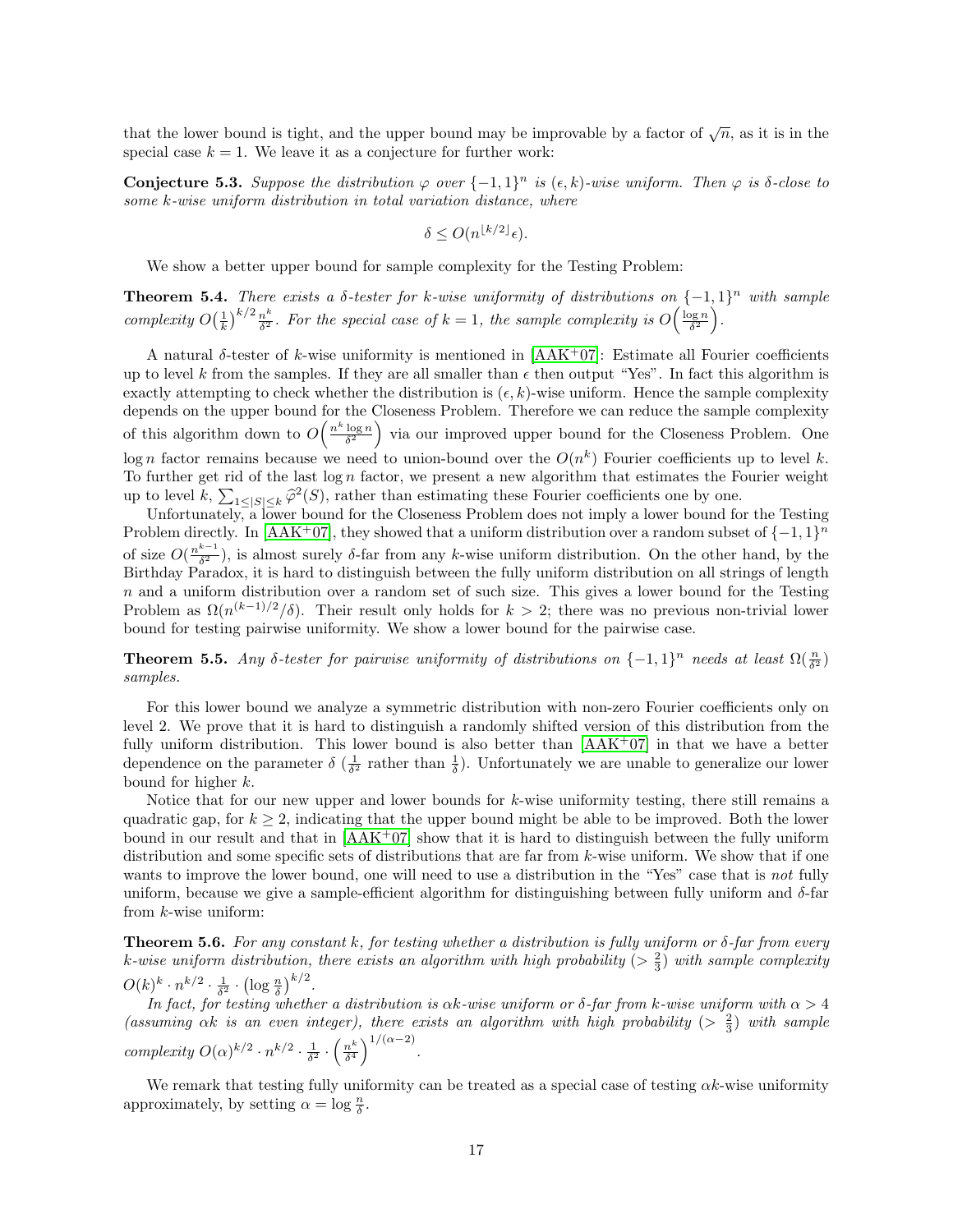Testing full uniformity has been studied in  $[GR11, BFR<sup>+</sup>00]$  $[GR11, BFR<sup>+</sup>00]$  $[GR11, BFR<sup>+</sup>00]$ . Paninski  $[Pan08]$  showed that testing whether an unknown distribution on  $\{-1,1\}^n$  is  $\Theta(1)$ -close to fully uniform requires  $2^{n/2}$  samples. Rubinfeld and Servedio [\[RS09\]](#page-23-14) studied testing whether an unknown monotone distribution is fully uniform or not.

The fully uniform distribution has the nice property that every pair of samples is different in  $\frac{n}{2} \pm O(\sqrt{n})$ bits with high probability when the sample size is small. Our algorithm first rejects those distributions that disobey this property. We show that the remaining distributions have small Fourier weight up to level 2k. Hence by following a similar analysis as the tester in Theorem [5.4,](#page-17-0) we can get an improved upper bound when these lower Fourier weights are small.

The lower bound remains the same as testing k-wise vs. far from k-wise. Our tester is tight up to a logarithm factor for the pairwise case, and is tight up to a factor of  $\tilde{O}(\sqrt{n})$  when  $k > 2$ .

We compare our result and previous best known bounds from  $[AAK<sup>+</sup>07]$  $[AAK<sup>+</sup>07]$  in Table [1.](#page-18-0) (We omit factors depending on  $k$ .)

<span id="page-18-0"></span>

|                                                                 | Upper bound                                                               |                                                                                                                           | Lower bound                                                                                                                            |                                            |
|-----------------------------------------------------------------|---------------------------------------------------------------------------|---------------------------------------------------------------------------------------------------------------------------|----------------------------------------------------------------------------------------------------------------------------------------|--------------------------------------------|
|                                                                 | $\rm [AAK^+07]$                                                           | Our results                                                                                                               | $[AAK^+07]$                                                                                                                            | Our results                                |
| Closeness Problem $\parallel O(n^{k/2}(\log n)^{k/2} \epsilon)$ |                                                                           | $O(n^{k/2}\epsilon)$<br>$O(\epsilon)$ for $k=1$                                                                           | $\Omega\left(\frac{n^{(k-1)/2}}{\log n}\epsilon\right)$                                                                                | $\Omega(n^{\lfloor k/2 \rfloor} \epsilon)$ |
| Testing $k$ -wise vs.<br>far from $k$ -wise                     | $\parallel \; O\biggl(\frac{n^k(\log n)^{k+1} }{\delta^2}\rangle$         | $O\left(\frac{n^k}{\delta^2}\right)$<br>$O(\frac{\log n}{s^2})$ for $k=1$                                                 | $\Omega\left(\frac{n^{(k-1)/2}}{\delta}\right)$ for $k>2$ $\left\lfloor \Omega\left(\frac{n}{\delta^2}\right) \right\rfloor$ for $k=2$ |                                            |
| Testing $n$ -wise vs.<br>far from $k$ -wise                     | $\parallel~ {\cal O} \biggl( {n^k (\log n)^{k+1} \over \delta^2} \rangle$ | $\left(\frac{n^{k/2}}{\delta^2} (\log \frac{n}{\delta})^{k/2}\right)$<br>$\mathcal{O}(\frac{\log n}{\delta^2})$ for $k=1$ | $\Omega\left(\frac{n^{(k-1)/2}}{\delta}\right)$ for $k>2$ $\left\lfloor \Omega\left(\frac{n}{\delta^2}\right) \right\rfloor$ for $k=2$ |                                            |

Table 1: Summary of our results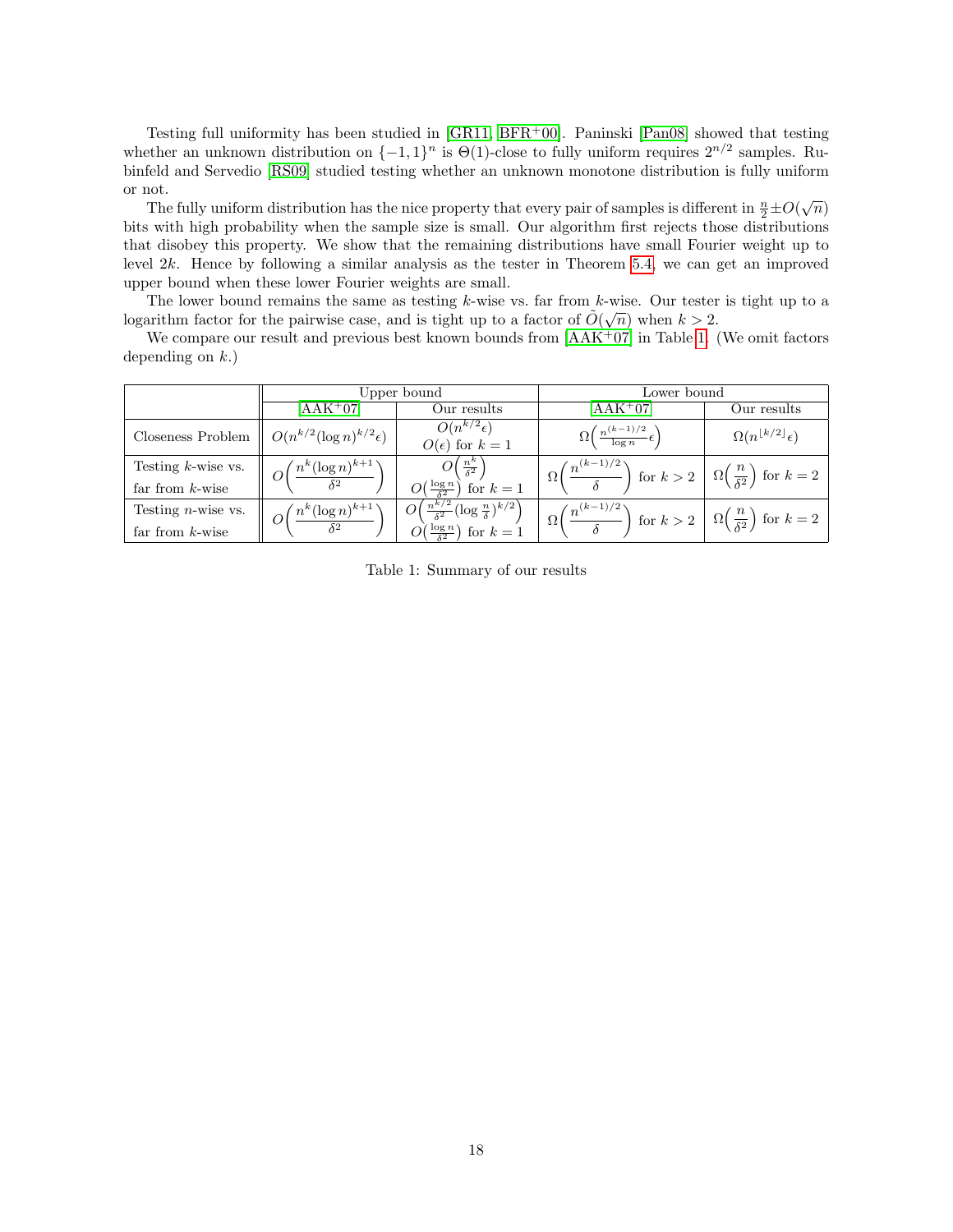# References

- <span id="page-19-4"></span>[AA14] Scott Aaronson and Andris Ambainis. The need for structure in quantum speedups. Theory Of Computing, 10(6):133–166, 2014.
- <span id="page-19-2"></span>[AA15] Scott Aaronson and Andris Ambainis. Forrelation: a problem that optimally separates quantum from classical computing. pages 307–316, 2015.
- <span id="page-19-13"></span>[AAK+07] Noga Alon, Alexandr Andoni, Tali Kaufman, Kevin Matulef, Ronitt Rubinfeld, and Ning Xie. Testing k-wise and almost k-wise independence. In Proceedings of the 39th Annual ACM Symposium on Theory of Computing, pages 496–505, 2007.
- <span id="page-19-5"></span>[Aar05] Scott Aaronson. Ten semi-grand challenges for quantum computing theory, 2005. [http:](http://www.scottaaronson.com/writings/qchallenge.html) [//www.scottaaronson.com/writings/qchallenge.html](http://www.scottaaronson.com/writings/qchallenge.html).
- <span id="page-19-3"></span>[Aar08] Scott Aaronson. How to solve longstanding open problems in quantum computing using only Fourier Analysis. Lecture at Banff International Research Station, 2008. [http://www.](http://www.scottaaronson.com/talks/openqc.ppt) [scottaaronson.com/talks/openqc.ppt](http://www.scottaaronson.com/talks/openqc.ppt).
- <span id="page-19-6"></span>[Aar10] Scott Aaronson. Updated version of "ten semi-grand challenges for quantum computing theory", 2010. <http://www.scottaaronson.com/blog/?p=471>.
- <span id="page-19-7"></span>[ABI86] Noga Alon, László Babai, and Alon Itai. A fast and simple randomized parallel algorithm for the maximal independent set problem. Journal of Algorithms, 7(4):567–583, 1986.
- <span id="page-19-0"></span>[AC98] Rudolf Ahlswede and Imre Csiszár. Common randomness in information theory and cryptography. ii. cr capacity. IEEE Transactions on Information Theory, 44(1):225–240, 1998.
- <span id="page-19-16"></span>[ADK15] Jayadev Acharya, Constantinos Daskalakis, and Gautam Kamath. Optimal testing for properties of distributions. In Advances in Neural Information Processing Systems, pages 3591– 3599, 2015.
- <span id="page-19-9"></span>[AGHP92] Noga Alon, Oded Goldreich, Johan Håstad, and René Peralta. Simple constructions of almost k-wise independent random variables. Random Structures  $\mathcal{B}'$  Algorithms, 3(3):289–304, 1992.
- <span id="page-19-1"></span>[AGKN13] Venkat Anantharam, Amin Gohari, Sudeep Kamath, and Chandra Nair. On maximal correlation, hypercontractivity, and the data processing inequality studied by erkip and cover. arXiv preprint arXiv:1304.6133, 2013.
- <span id="page-19-8"></span>[AGM03] Noga Alon, Oded Goldreich, and Yishay Mansour. Almost k-wise independence versus k-wise independence. Information Processing Letters, 88(3):107–110, 2003.
- <span id="page-19-11"></span>[AM09] Per Austrin and Elchanan Mossel. Approximation resistant predicates from pairwise independence. Computational Complexity, 18(2):249–271, 2009.
- <span id="page-19-12"></span>[AOW15] Sarah R. Allen, Ryan O'Donnell, and David Witmer. How to refute a random CSP. In Proceedings of the 56th Annual IEEE Symposium on Foundations of Computer Science, pages 689–708, 2015.
- <span id="page-19-10"></span>[Baz09] Louay M. J. Bazzi. Polylogarithmic independence can fool DNF formulas. SIAM Journal on Computing, 38(6):2220–2272, 2009.
- <span id="page-19-15"></span>[BFF<sup>+</sup>01] Tu˘gkan Batu, Eldar Fischer, Lance Fortnow, Ravi Kumar, Ronitt Rubinfeld, and Patrick White. Testing random variables for independence and identity. In Proceedings of the  $42nd$ Annual Symposium on Foundations of Computer Science, pages 442–451, 2001.
- <span id="page-19-14"></span>[BFR<sup>+</sup>00] Tuğkan Batu, Lance Fortnow, Ronitt Rubinfeld, Warren D. Smith, and Patrick White. Testing that distributions are close. In Proceedings of the 41st Annual Symposium on Foundations of Computer Science, pages 259–269, 2000.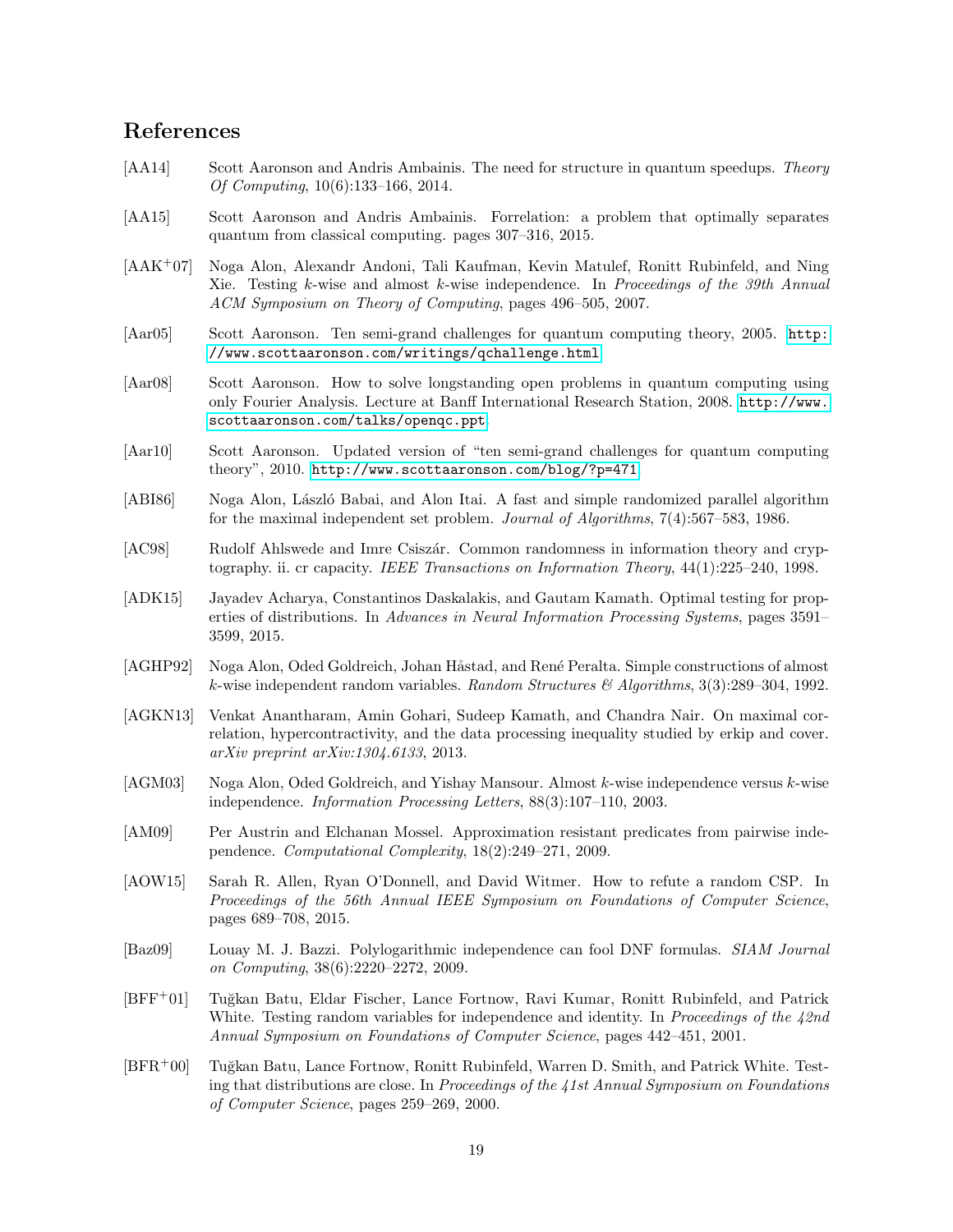- <span id="page-20-15"></span>[BKR04] Tuğkan Batu, Ravi Kumar, and Ronitt Rubinfeld. Sublinear algorithms for testing monotone and unimodal distributions. In Proceedings of the 36th Annual ACM Symposium on Theory of Computing, Chicago, IL, USA, June 13-16, 2004, pages 381–390, 2004.
- <span id="page-20-4"></span>[BKS18] Boaz Barak, Pravesh K Kothari, and David Steurer. Small-set expansion in shortcode graph and the 2-to-2 conjecture. arXiv preprint arXiv:1804.08662, 2018.
- <span id="page-20-1"></span>[BLM13] Stéphane Boucheron, Gábor Lugosi, and Pascal Massart. Concentration inequalities: A nonasymptotic theory of independence. Oxford university press, 2013.
- <span id="page-20-5"></span>[BM11] Andrej Bogdanov and Elchanan Mossel. On extracting common random bits from correlated sources. IEEE Transactions on information theory, 57(10):6351–6355, 2011.
- <span id="page-20-11"></span>[BMO+15] Boaz Barak, Ankur Moitra, Ryan O'Donnell, Prasad Raghavendra, Oded Regev, David Steurer, Luca Trevisan, Aravindan Vijayaraghavan, David Witmer, and John Wright. Beating the random assignment on constraint satisfaction problems of bounded degree. 2015.
- <span id="page-20-3"></span>[Bon68] Aline Bonami. Ensembles  $\lambda(p)$  dans le dual de  $d<sup>i</sup>nfty$ . In Annales de l'institut Fourier, volume 18, pages 193–204, 1968.
- <span id="page-20-0"></span>[Bon70] Aline Bonami. Étude des coefficients de fourier des fonctions de  $l^p(g)$ . In Annales de l'institut Fourier, volume 20, pages 335–402, 1970.
- <span id="page-20-8"></span>[Bou02] Jean Bourgain. On the distribution of the Fourier spectrum of Boolean functions. Israel Journal of Mathematics, 131(1):269–276, 2002.
- <span id="page-20-13"></span>[Bra10] Mark Braverman. Polylogarithmic independence fools  $AC^0$  circuits. Journal of the ACM, 57(5):28:1–28:10, 2010.
- <span id="page-20-2"></span>[CCH10] Claude Carlet, Yves Crama, and Peter L Hammer. Boolean functions for cryptography and error correcting codes. Boolean models and methods in mathematics, computer science, and engineering, 2:257–397, 2010.
- <span id="page-20-12"></span>[CGH<sup>+</sup>85] Benny Chor, Oded Goldreich, Johan Håstad, Joel Friedman, Steven Rudich, and Roman Smolensky. The bit extraction problem of t-resilient functions. In Proceedings of the 26th Annual Symposium on Foundations of Computer Science, pages 396–407, 1985.
- <span id="page-20-7"></span>[CGMS17] Clément L Canonne, Venkatesan Guruswami, Raghu Meka, and Madhu Sudan. Communication with imperfectly shared randomness. IEEE Transactions on Information Theory, 63(10):6799–6818, 2017.
- <span id="page-20-6"></span>[CK14] Thomas A Courtade and Gowtham R Kumar. Which boolean functions maximize mutual information on noisy inputs? IEEE Transactions on Information Theory, 60(8):4515–4525, 2014.
- <span id="page-20-14"></span>[CZ16] Eshan Chattopadhyay and David Zuckerman. Explicit two-source extractors and resilient functions. In Proceedings of the 48th Annual ACM SIGACT Symposium on Theory of Computing, pages 670–683, 2016.
- <span id="page-20-10"></span>[DFKO07] Irit Dinur, Ehud Friedgut, Guy Kindler, and Ryan O'Donnell. On the Fourier tails of bounded functions over the discrete cube. Israel Journal of Mathematics, 160(1):389–412, 2007.
- <span id="page-20-9"></span>[Din07] Irit Dinur. The PCP Theorem by gap amplification. Journal of the ACM, 54(3):1–44, 2007.
- <span id="page-20-16"></span>[DK16] Ilias Diakonikolas and Daniel M Kane. A new approach for testing properties of discrete distributions. In Proceedings of the 57th Annual IEEE Symposium on Foundations of Computer Science, pages 685–694. IEEE, 2016.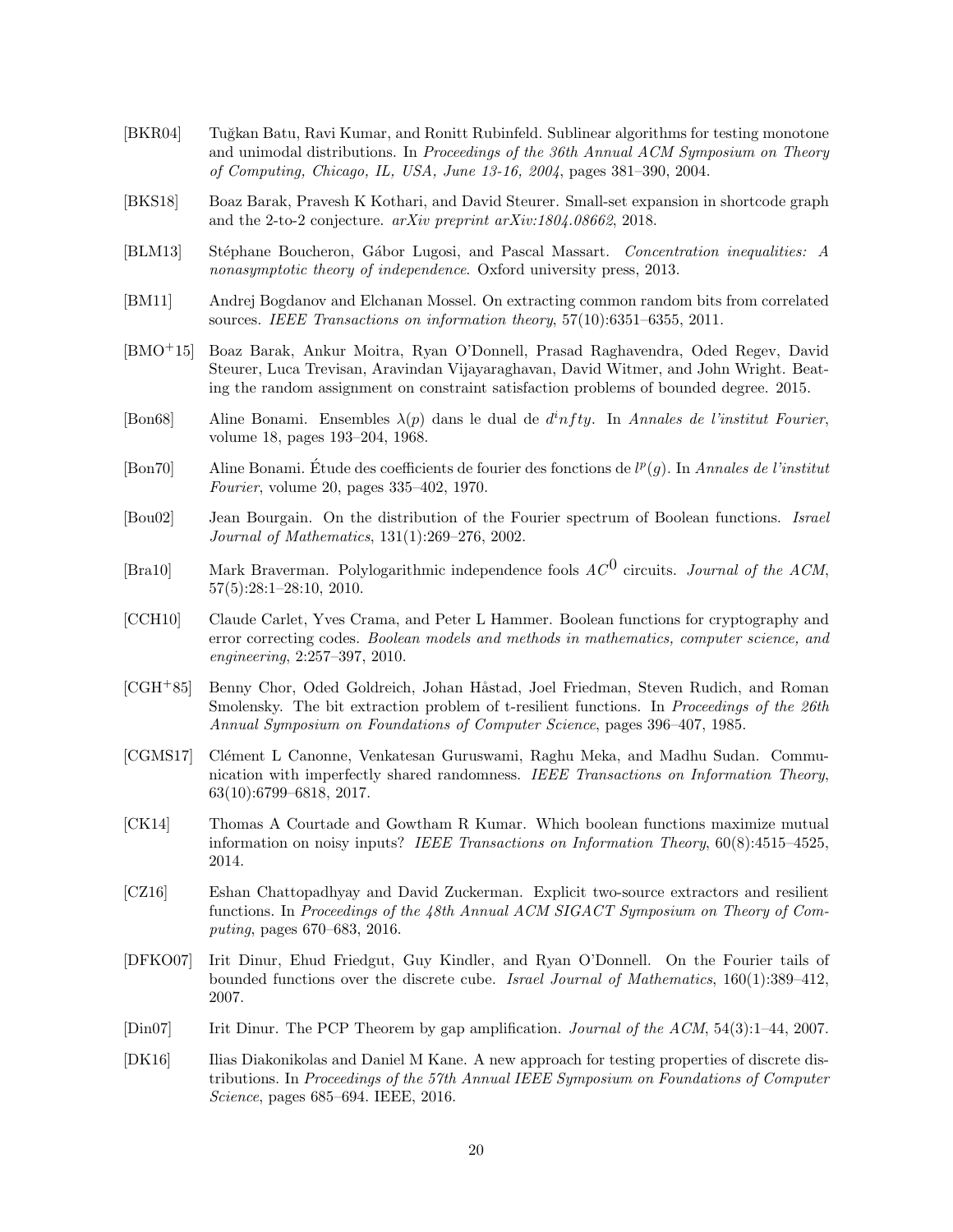- <span id="page-21-4"></span>[DKK+18] Irit Dinur, Subhash Khot, Guy Kindler, Dor Minzer, and Muli Safra. Towards a proof of the 2-to-1 games conjecture? In Proceedings of the 50th Annual ACM SIGACT Symposium on Theory of Computing, pages 376–389. ACM, 2018.
- <span id="page-21-11"></span>[dlP92] Victor de la Peña. Decoupling and Khintchine's inequalities for U-statistics. Annals of Probability, 20(4):1877–1892, 1992.
- <span id="page-21-10"></span>[dlPG99] Víctor de la Peña and Evarist Giné. Decoupling: from dependence to independence. Springer, 1999.
- <span id="page-21-12"></span>[dlPMS95] Victor de la Peña and Stephen Montgomery-Smith. Decoupling inequalities for the tail probabilities of multivariate U-statistics. Annals of Probability, 23(2):806–816, 1995.
- <span id="page-21-1"></span>[DS05] Irit Dinur and Samuel Safra. On the hardness of approximating minimum vertex cover. Annals of mathematics, pages 439–485, 2005.
- <span id="page-21-17"></span>[EFF12] David Ellis, Yuval Filmus, and Ehud Friedgut. Triangle-intersecting families of graphs. Journal of the European Mathematical Society, 14(3):841–885, 2012.
- <span id="page-21-2"></span>[FB99] Ehud Friedgut and Jean Bourgain. Sharp thresholds of graph properties, and the -sat problem. Journal of the American mathematical Society, 12(4):1017–1054, 1999.
- <span id="page-21-5"></span>[Fil14] Yuval Filmus. Friedgut–kalai–naor theorem for slices of the boolean cube. arXiv preprint arXiv:1410.7834, 2014.
- <span id="page-21-16"></span>[FK96] Ehud Friedgut and Gil Kalai. Every monotone graph property has a sharp threshold. Proceedings of the American Mathematical Society, 124(10):2993–3002, 1996.
- <span id="page-21-7"></span>[FKMW18] Yuval Filmus, Guy Kindler, Elchanan Mossel, and Karl Wimmer. Invariance principle on the slice. ACM Transactions on Computation Theory (TOCT), 10(3):11, 2018.
- <span id="page-21-15"></span>[FKN02] Ehud Friedgut, Gil Kalai, and Assaf Naor. Boolean functions whose Fourier transform is concentrated on the first two levels and neutral social choice. Advances in Applied Mathematics, 29(3):427–437, 2002.
- <span id="page-21-6"></span>[FM16] Yuval Filmus and Elchanan Mossel. Harmonicity and invariance on slices of the boolean cube. Probability Theory and Related Fields, pages 1–62, 2016.
- <span id="page-21-14"></span>[Fri98] Ehud Friedgut. Boolean functions with low average sensitivity depend on few coordinates. Combinatorica, 18(1):27–36, 1998.
- <span id="page-21-13"></span>[Gin98] Evarist Giné. A consequence for random polynomials of a result of de la Peña and Montgomery-Smith. In *Probability in Banach Spaces 10*, volume 43 of *Progress in Prob*ability. Birkhäuser–Verlag, 1998.
- <span id="page-21-3"></span>[GR11] Oded Goldreich and Dana Ron. On testing expansion in bounded-degree graphs. In Studies in Complexity and Cryptography. Miscellanea on the Interplay between Randomness and Computation, pages 68–75. Springer, 2011.
- <span id="page-21-9"></span>[GR16] Venkatesan Guruswami and Jaikumar Radhakrishnan. Tight bounds for communicationassisted agreement distillation. In 31st Conference on Computational Complexity (CCC 2016). Schloss Dagstuhl-Leibniz-Zentrum fuer Informatik, 2016.
- <span id="page-21-0"></span>[HLW06] Shlomo Hoory, Nathan Linial, and Avi Wigderson. Expander graphs and their applications. Bulletin of the American Mathematical Society, 43(4):439–561, 2006.
- <span id="page-21-8"></span>[IKW12] Russell Impagliazzo, Valentine Kabanets, and Avi Wigderson. New direct-product testers and 2-query pcps. SIAM Journal on Computing, 41(6):1722–1768, 2012.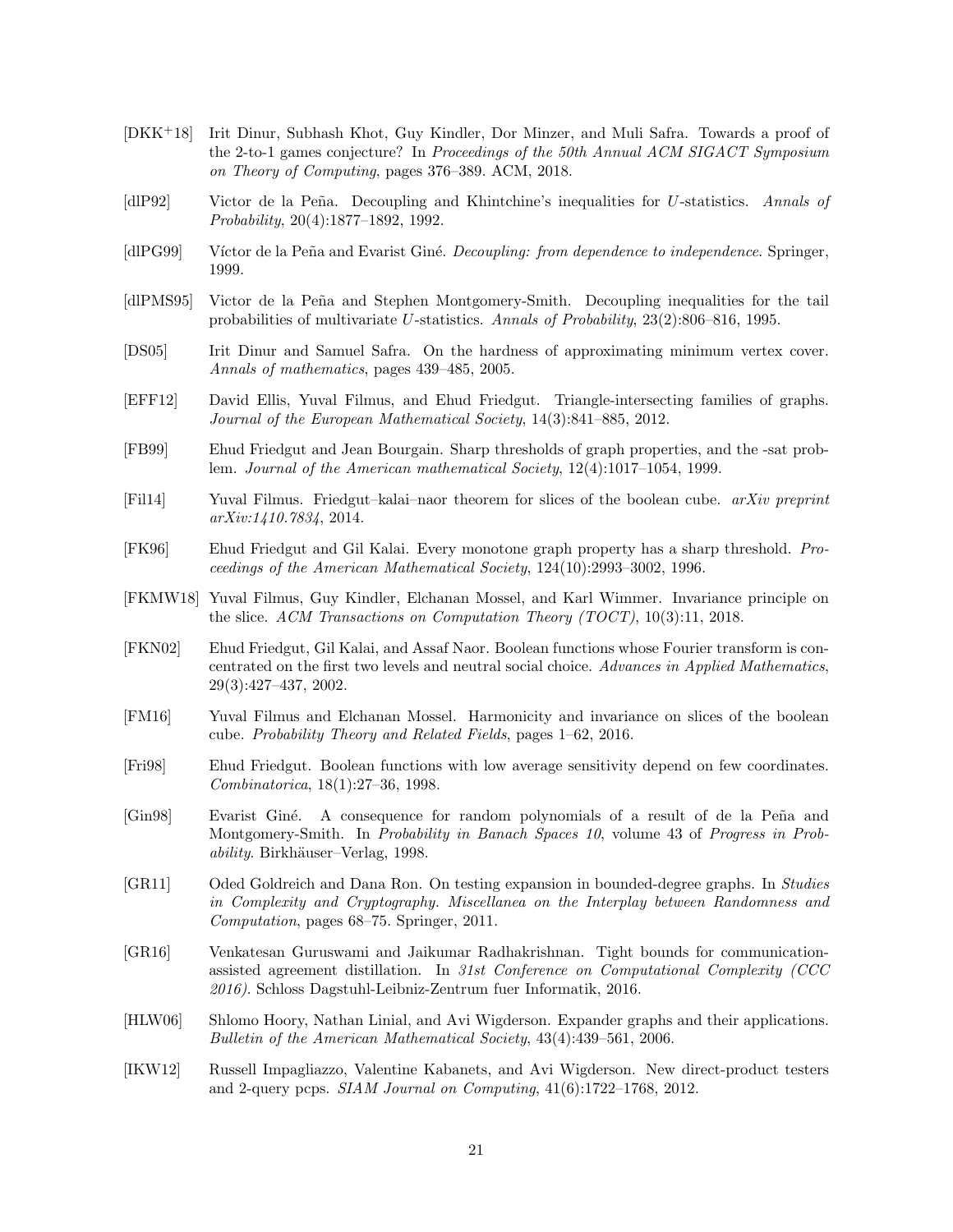- <span id="page-22-9"></span>[JOW12] Jacek Jendrej, Krzysztof Oleszkiewicz, and Jakub Wojtaszczyk. On some extensions of the FKN theorem. Manuscript, 2012. To appear in Theory of Computation.
- <span id="page-22-14"></span>[Kho02] Subhash Khot. On the power of unique 2-prover 1-round games. pages 767–775, 2002.
- <span id="page-22-11"></span>[Kin02] Guy Kindler. Property Testing, PCP, and juntas. PhD thesis, Tel Aviv University, 2002.
- <span id="page-22-2"></span>[KKL88] Jeff Kahn, Gil Kalai, and Nathan Linial. The influence of variables on boolean functions. In [Proceedings 1988] 29th Annual Symposium on Foundations of Computer Science, pages 68–80. IEEE, 1988.
- <span id="page-22-1"></span>[KKMO07] Subhash Khot, Guy Kindler, Elchanan Mossel, and Ryan O'Donnell. Optimal inapproximability results for max-cut and other 2-variable csps? *SIAM Journal on Computing*, 37(1):319–357, 2007.
- <span id="page-22-8"></span>[KM13] Daniel Kane and Raghu Meka. A PRG for Lipschitz functions of polynomials with applications to Sparsest Cut. In Proceedings of the 45th Annual ACM Symposium on Theory of Computing, pages 1–10, 2013.
- <span id="page-22-6"></span>[KM16] Subhash Khot and Dana Moshkovitz. Candidate hard unique game. In Proceedings of the forty-eighth annual ACM symposium on Theory of Computing, pages 63–76. ACM, 2016.
- <span id="page-22-4"></span>[KMMS18] Subhash Khot, Dor Minzer, Dana Moshkovitz, and Muli Safra. Pseudorandom sets in johnson graph have near-perfect expansion. *ECCC Report TR18-078*, 2018.
- <span id="page-22-17"></span>[KMOW17] Pravesh K. Kothari, Ryuhei Mori, Ryan O'Donnell, and David Witmer. Sum of squares lower bounds for refuting any CSP. In Proceedings of the 49th Annual ACM SIGACT Symposium on Theory of Computing, pages 132–145, 2017.
- <span id="page-22-5"></span>[KMS17] Subhash Khot, Dor Minzer, and Muli Safra. On independent sets, 2-to-2 games, and grassmann graphs. In Proceedings of the 49th Annual ACM SIGACT Symposium on Theory of Computing, pages 576–589. ACM, 2017.
- <span id="page-22-3"></span>[KMS18] Subhash Khot, Dor Minzer, and Muli Safra. Pseudorandom sets in grassmann graph have near-perfect expansion. In 2018 IEEE 59th Annual Symposium on Foundations of Computer Science (FOCS), pages 592–601. IEEE, 2018.
- <span id="page-22-12"></span>[KN06] Subhash Khot and Assaf Naor. Nonembeddability theorems via Fourier analysis. Mathematische Annalen, 334(4):821–852, 2006.
- <span id="page-22-7"></span>[KN08] Subhash Khot and Assaf Naor. Linear equations modulo 2 and the  $L_1$  diameter of convex bodies. SIAM Journal on Computing, 38(4):1448–1463, 2008.
- <span id="page-22-13"></span>[KO12] Guy Kindler and Ryan O'Donnell. Gaussian noise sensitivity and Fourier tails. In Proceedings of the 27th Annual IEEE Conference on Computational Complexity, pages 137–147, 2012.
- <span id="page-22-10"></span>[KS02] Guy Kindler and Shmuel Safra. Noise-resistant Boolean functions are juntas. Manuscript, 2002.
- <span id="page-22-15"></span>[KW85] Richard M. Karp and Avi Wigderson. A fast parallel algorithm for the maximal independent set problem. Journal of the ACM, 32(4):762–773, 1985.
- <span id="page-22-16"></span>[Li16] Xin Li. Improved two-source extractors, and affine extractors for polylogarithmic entropy. In Proceedings of the 57th Annual IEEE Symposium on Foundations of Computer Science, pages 168–177. IEEE, 2016.
- <span id="page-22-0"></span>[LMN89] Nathan Linial, Yishay Mansour, and Noam Nisan. Constant depth circuits, fourier transform, and learnability. In 30th Annual Symposium on Foundations of Computer Science, pages 574–579. IEEE, 1989.